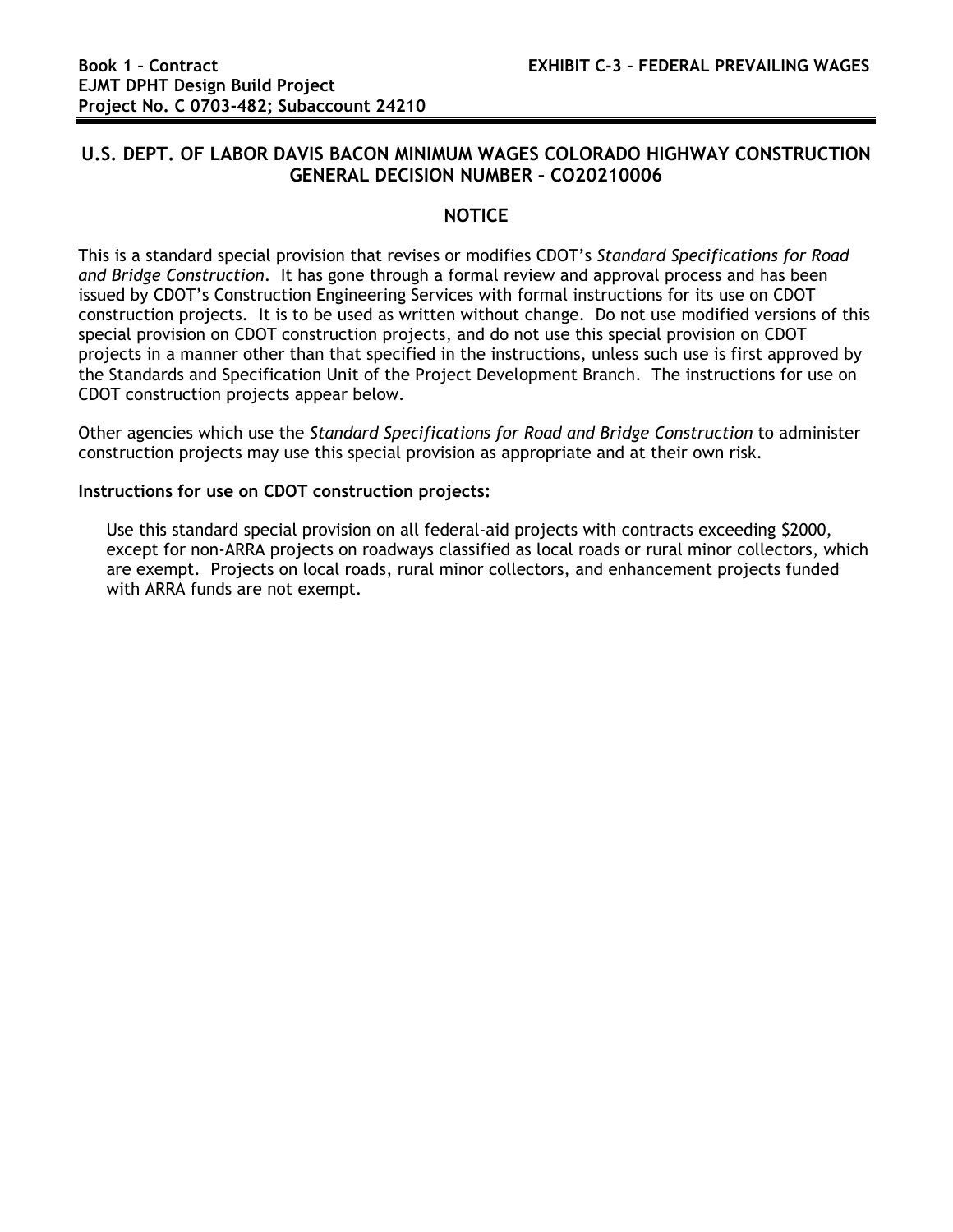|      | U.S. DEPT. OF LABOR DAVIS BACON MINIMUM WAGES, COLORADO<br>HIGHWAY CONSTRUCTION, GENERAL DECISION NUMBER - CO20210006                                                                                                                                |                                                 | November 5, 2021       |             |
|------|------------------------------------------------------------------------------------------------------------------------------------------------------------------------------------------------------------------------------------------------------|-------------------------------------------------|------------------------|-------------|
|      | Decision Nos. CO20210006 dated January 1, 2021 supersedes                                                                                                                                                                                            | <b>Modifications</b>                            |                        | ID          |
|      | Decision Nos. CO20200006 dated January 3, 2020.                                                                                                                                                                                                      | <b>MOD</b><br>Date<br><b>Number</b><br>11/05/21 | Page<br>Number(s)      | 1           |
|      | When work within a project is located in two or more counties<br>and the minimum wages and fringe benefits are different for<br>one or more job classifications, the higher minimum wages<br>and fringe benefits shall apply throughout the project. |                                                 |                        |             |
|      | General Decision No. CO20210006 applies to the following counties: Adams, Arapahoe, Broomfield,<br>Clear Creek, Elbert, Gilpin, Jefferson, and Park counties.                                                                                        |                                                 |                        |             |
|      | General Decision No. CO20210006<br>The wage and fringe benefits listed below reflect collectively bargained rates.                                                                                                                                   |                                                 |                        |             |
| Code | Classification                                                                                                                                                                                                                                       | <b>Basic Hourly</b><br>Rate                     | <b>Fringe Benefits</b> | Last<br>Mod |
|      | <b>ELECTRICIAN (Traffic Signalization Only):</b>                                                                                                                                                                                                     |                                                 |                        |             |
| 1000 | <b>Clear Creek</b>                                                                                                                                                                                                                                   | 32.35                                           | $16.75 + 6.58$         |             |
|      | POWER EQUIPMENT OPERATOR:                                                                                                                                                                                                                            |                                                 |                        |             |
|      | <b>Drill Rig Caisson</b>                                                                                                                                                                                                                             |                                                 |                        |             |
| 1001 | Smaller than Watson 2500 and similar                                                                                                                                                                                                                 | 31.05                                           | 12.35                  | 1           |
| 1002 | Watson 2500 similar or larger                                                                                                                                                                                                                        | 31.37                                           | 12.35                  | 1           |
|      | Crane (50 tons and under)                                                                                                                                                                                                                            |                                                 |                        |             |
| 1003 | Arapahoe, Broomfield, Clear Creek, Elbert, Gilpin                                                                                                                                                                                                    | 31.70                                           | 12.35                  | 1           |
|      | Crane (51 - 90 tons)                                                                                                                                                                                                                                 |                                                 |                        |             |
| 1004 | Arapahoe, Broomfield, Clear Creek, Elbert, Gilpin                                                                                                                                                                                                    | 31.97                                           | 12.35                  | 1           |
|      | Crane (91 - 140 tons)                                                                                                                                                                                                                                |                                                 |                        |             |
| 1005 | Arapahoe, Broomfield, Clear Creek, Elbert, Gilpin                                                                                                                                                                                                    | 33.05                                           | 12.35                  | 1           |
| 1006 | Scraper                                                                                                                                                                                                                                              |                                                 |                        |             |
| 1007 | Single bowl under 40 cubic yards                                                                                                                                                                                                                     | 31.20                                           | 12.35                  | 1           |
| 1008 | 40 cubic yards and over                                                                                                                                                                                                                              | 31.37                                           | 12.35                  | 1           |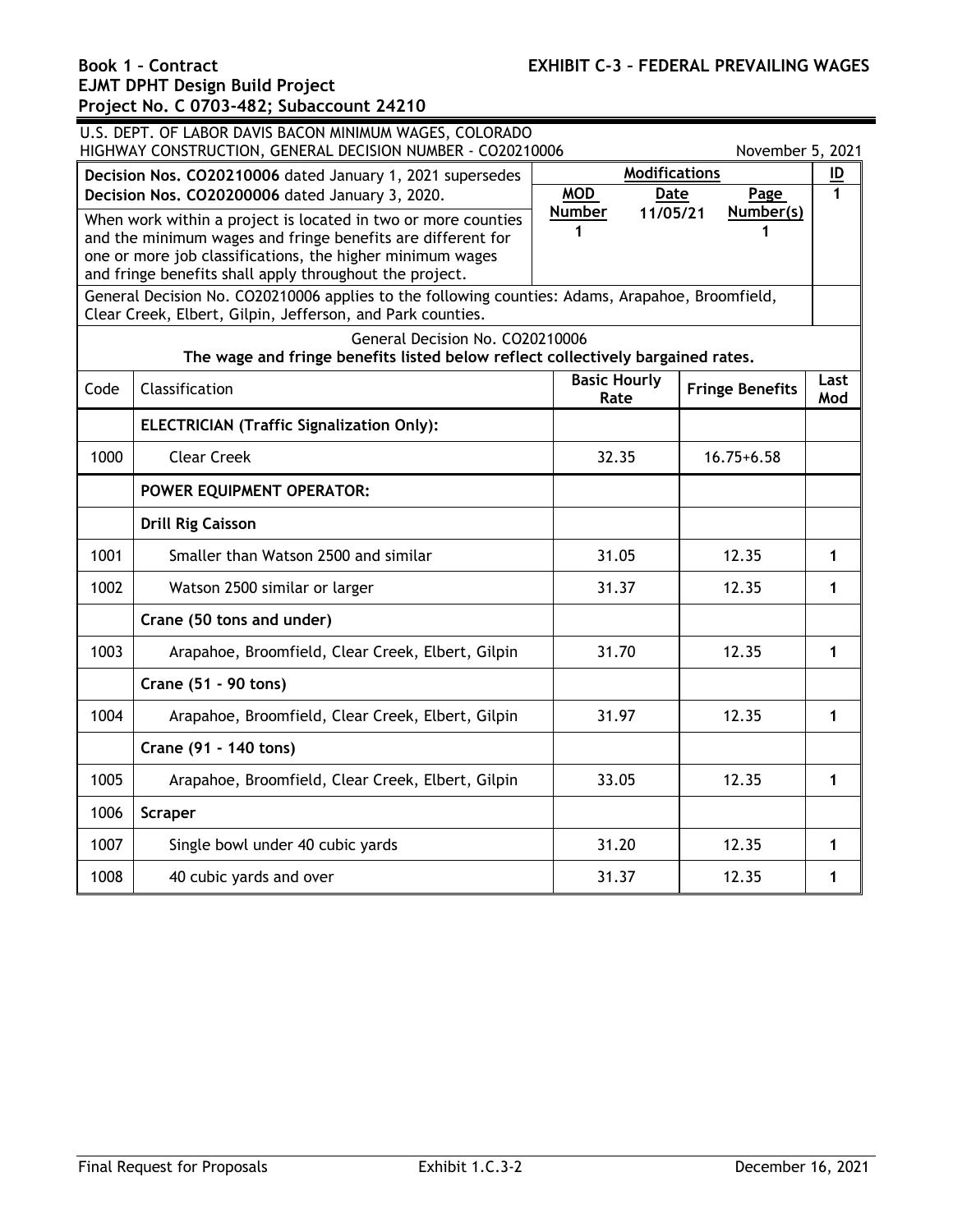U.S. DEPT. OF LABOR DAVIS BACON MINIMUM WAGES, COLORADO HIGHWAY CONSTRUCTION, GENERAL DECISION NUMBER - CO20210006 November 5, 2021

|      | General Decision No. CO20210006<br>The wage and fringe benefits listed below do not reflect collectively bargained rates. |       |       |  |
|------|---------------------------------------------------------------------------------------------------------------------------|-------|-------|--|
|      | <b>CARPENTER:</b>                                                                                                         |       |       |  |
|      | <b>Excludes Form Work</b>                                                                                                 |       |       |  |
| 1009 | Adams                                                                                                                     | 16.61 | 3.88  |  |
| 1010 | Arapahoe, Broomfield, Clear Creek, Elbert, Gilpin,<br>Jefferson, Park                                                     | 19.27 | 5.08  |  |
|      | Form Work Only                                                                                                            |       |       |  |
| 1011 | Adams                                                                                                                     | 16.78 | 3.57  |  |
| 1012 | Broomfield, Clear Creek, Elbert, Gilpin                                                                                   | 19.11 | 5.46  |  |
| 1013 | Jefferson                                                                                                                 | 16.88 | 3.81  |  |
| 1014 | Park                                                                                                                      | 17.28 | 5.38  |  |
|      | <b>CEMENT MASON/CONCRETE FINISHER:</b>                                                                                    |       |       |  |
| 1015 | Adams                                                                                                                     | 16.05 | 3.00  |  |
| 1016 | Arapahoe                                                                                                                  | 18.70 | 3.85  |  |
| 1017 | Broomfield, Clear Creek, Elbert, Gilpin                                                                                   | 18.37 | 3.00  |  |
| 1018 | Jefferson                                                                                                                 | 18.02 | 3.42  |  |
| 1019 | Park                                                                                                                      | 17.09 | 2.85  |  |
|      | <b>ELECTRICIAN:</b>                                                                                                       |       |       |  |
|      | <b>Excludes Traffic Signal Installation</b>                                                                               |       |       |  |
| 1020 | Adams                                                                                                                     | 31.00 | 14.01 |  |
| 1021 | Arapahoe, Broomfield, Clear Creek, Elbert, Gilpin,<br>Jefferson, Park                                                     | 35.13 | 6.83  |  |
|      | <b>Traffic Signalization Electrician</b>                                                                                  |       |       |  |
| 1022 | Adams, Arapahoe, Broomfield, Clear Creek, Elbert,<br>Gilpin, Park                                                         | 27.25 | 7.10  |  |
| 1023 | Jefferson                                                                                                                 | 26.78 | 5.44  |  |
|      | <b>Traffic Signalization Groundsman</b>                                                                                   |       |       |  |
| 1024 | Adams                                                                                                                     | 13.96 | 2.80  |  |
| 1025 | Arapahoe, Broomfield, Elbert, Gilpin, Park                                                                                | 15.24 | 3.81  |  |
| 1026 | <b>Clear Creek</b>                                                                                                        | 15.70 | 2.14  |  |
| 1027 | Jefferson                                                                                                                 | 15.19 | 4.72  |  |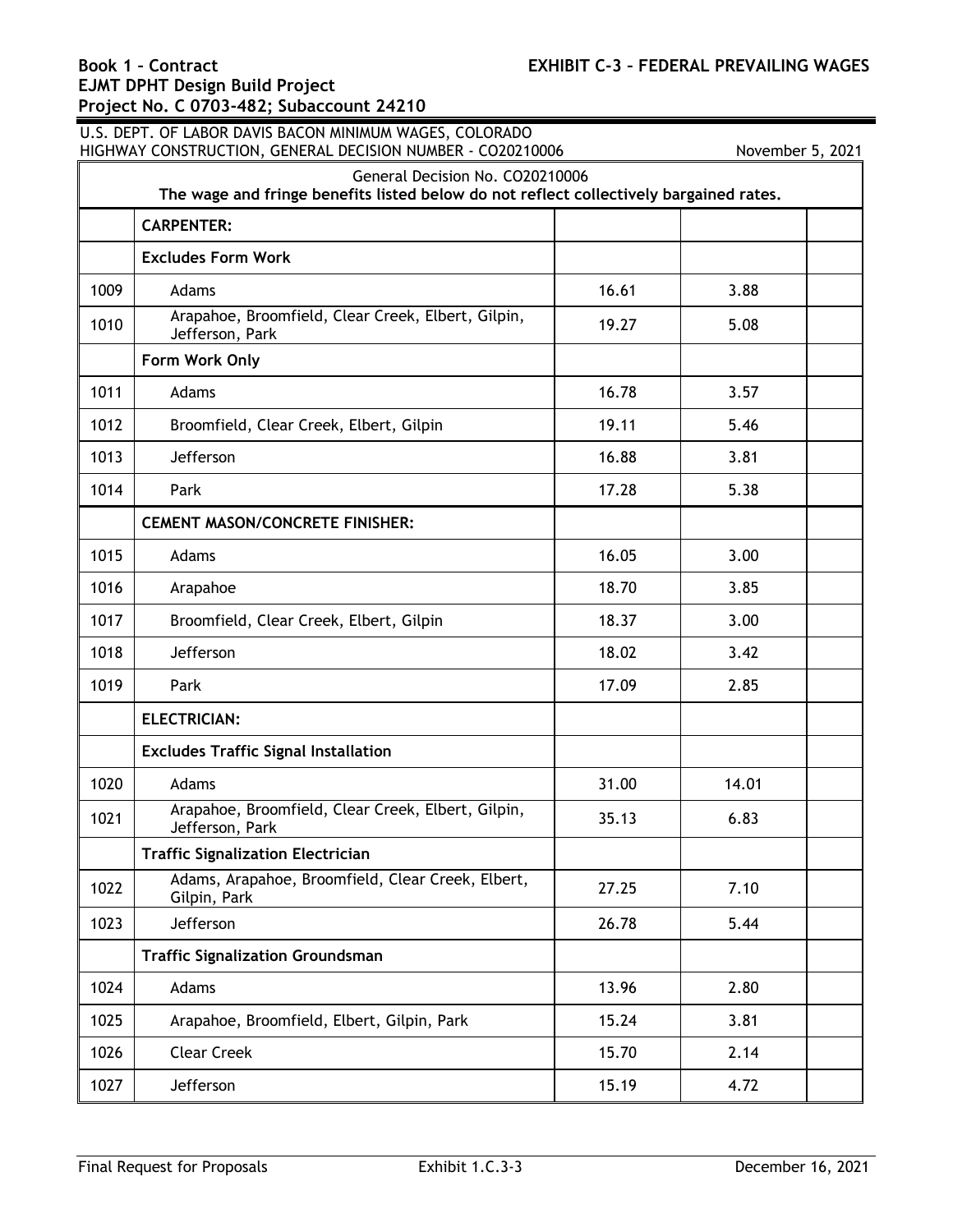|                 | U.S. DEPT. OF LABOR DAVIS BACON MINIMUM WAGES, COLORADO<br>HIGHWAY CONSTRUCTION, GENERAL DECISION NUMBER - CO20210006     |                             | November 5, 2021       |             |
|-----------------|---------------------------------------------------------------------------------------------------------------------------|-----------------------------|------------------------|-------------|
|                 | General Decision No. CO20210006<br>The wage and fringe benefits listed below do not reflect collectively bargained rates. |                             |                        |             |
| Code            | Classification                                                                                                            | <b>Basic Hourly</b><br>Rate | <b>Fringe Benefits</b> | Last<br>Mod |
| 1009            | <b>FENCE ERECTOR</b>                                                                                                      | 13.02                       | 3.20                   |             |
| 1010            | FORM WORKER - Arapahoe                                                                                                    | 15.30                       | 3.90                   |             |
|                 | <b>GUARDRAIL INSTALLER:</b>                                                                                               |                             |                        |             |
| 1011            | Adams                                                                                                                     | 12.89                       | 3.45                   |             |
| 1012            | Arapahoe, Broomfield, Clear Creek, Elbert,<br>Gilpin, Jefferson, Park                                                     | 12.89                       | 3.20                   |             |
|                 | HIGHWAY/PARKING LOT STRIPING:                                                                                             |                             |                        |             |
|                 | Painter                                                                                                                   |                             |                        |             |
| 10              | Adams, Arapahoe, Broomfield, Clear Creek, Elbert,<br>Gilpin, Park                                                         | 12.62                       | 3.21                   |             |
| 10              | Jefferson                                                                                                                 | 14.21                       | 3.21                   |             |
|                 | <b>IRONWORKER:</b>                                                                                                        |                             |                        |             |
|                 | Reinforcing                                                                                                               |                             |                        |             |
| 10              | Adams                                                                                                                     | 22.14                       | 0.77                   |             |
| 10              | Arapahoe, Broomfield, Clear Creek, Elbert, Gilpin,<br>Jefferson                                                           | 16.69                       | 5.45                   |             |
| 10              | Park                                                                                                                      | 19.98                       | 2.89                   |             |
|                 | 10 Structural                                                                                                             | 18.22                       | 6.01                   |             |
|                 | <b>LABORER:</b>                                                                                                           |                             |                        |             |
|                 | <b>Asphalt Raker</b>                                                                                                      |                             |                        |             |
| 10              | Adams, Arapahoe, Broomfield, Clear Creek, Elbert,<br>Gilpin,<br>Jefferson                                                 | 16.29                       | 4.25                   |             |
| 10 <sub>1</sub> | Park                                                                                                                      | 17.41                       | 1.86                   |             |
|                 | 10 Asphalt Shoveler                                                                                                       | 21.21                       | 4.25                   |             |
|                 | 10 Asphalt Spreader                                                                                                       | 18.58                       | 4.65                   |             |
|                 | <b>Common or General</b>                                                                                                  |                             |                        |             |
| 10              | Adams                                                                                                                     | 16.29                       | 4.25                   |             |
| 10 <sub>1</sub> | Arapahoe, Broomfield, Clear Creek, Elbert, Gilpin                                                                         | 16.67                       | 4.27                   |             |
| 10              | Jefferson                                                                                                                 | 16.51                       | 4.27                   |             |
| 10 <sub>1</sub> | Park                                                                                                                      | 15.64                       | 2.46                   |             |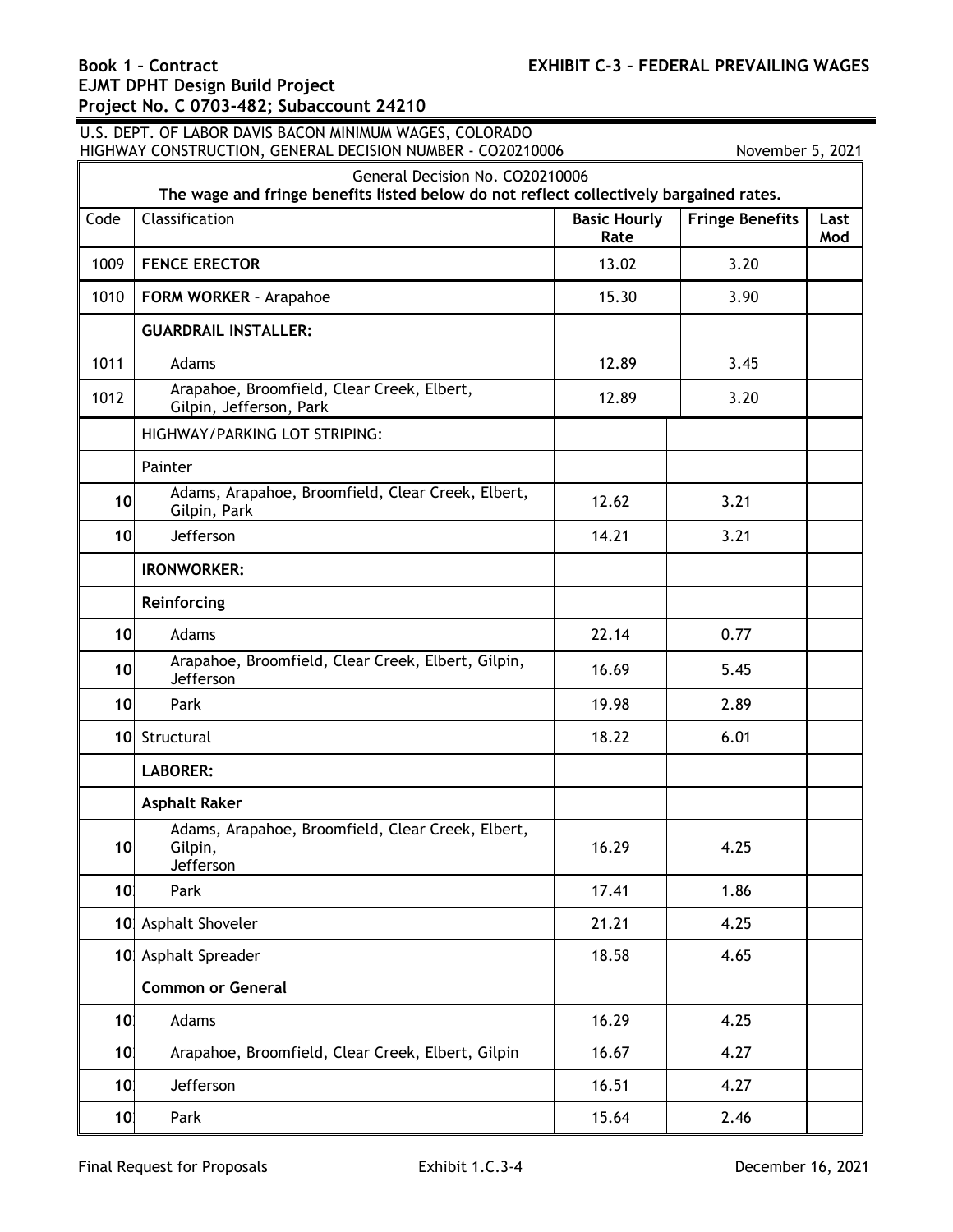U.S. DEPT. OF LABOR DAVIS BACON MINIMUM WAGES, COLORADO HIGHWAY CONSTRUCTION, GENERAL DECISION NUMBER - CO20210006 November 5, 2021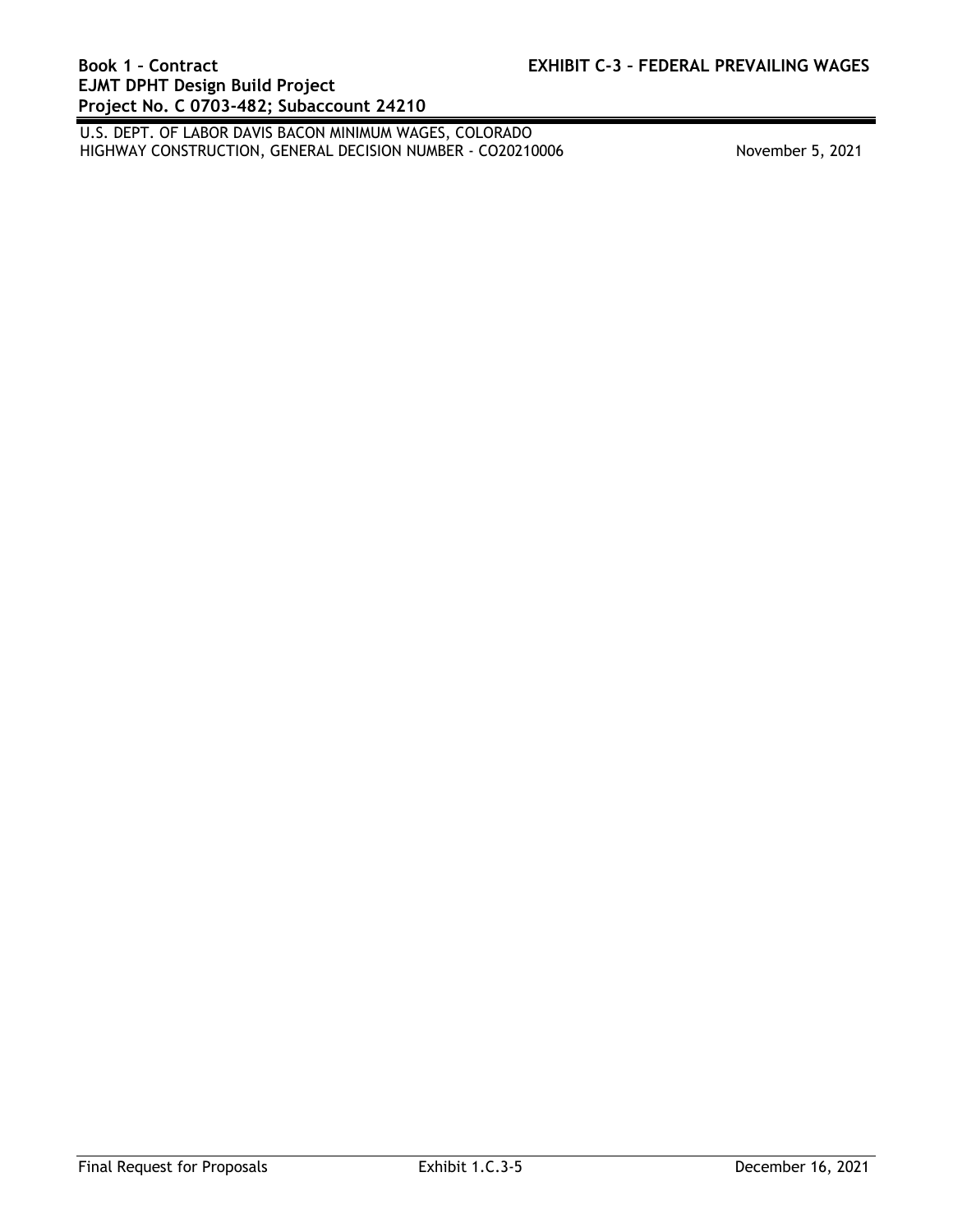U.S. DEPT. OF LABOR DAVIS BACON MINIMUM WAGES, COLORADO HIGHWAY CONSTRUCTION, GENERAL DECISION NUMBER - CO20210006 November 5, 2021

#### General Decision No. CO20210006 **The wage and fringe benefits listed below do not reflect collectively bargained rates.**  Code | Classification **Basic Hourly Rate Fringe Benefits Last Mod Concrete Saw (Hand Held)**  1027 Adams 16.29 5.20 1028 Arapahoe, Broomfield, Clear Creek, Elbert, Arapanoe, Broomneld, Clear Creek, Elbert, [Clear of the 16.29 and 16.29 and 16.14 **Landscape and Irrigation**  1029 Adams, Arapahoe, Broomfield, Elbert, Gilpin, Jefferson, Park 12.26 3.16 1030 Clear Creek 16.16 (14.98  $\vert$  3.16 **Mason Tender - Cement/Concrete**  1031 | Adams | 17.71 | 2.83 1032 Arapahoe, Broomfield, Clear Creek, Elbert, Gilpin | 16.96 | 4.04 1033 Jefferson 16.29 4.25 1034 | Park 15.08 | 3.10 1035 Pipelayer 2.41 and the contract of the contract of the contract of the contract of the contract of the contract of the contract of the contract of the contract of the contract of the contract of the contract of the co **Traffic Control (Flagger)**  1036 | Adams, Arapahoe, Broomfield, Clear Creek, Elbert,  $C<sub>1</sub>$ inin 9.55 3.05

1037 Jefferson 9.73 3.05 1038 Park 1038 Park 1038 Park 1038 Park 1038 Park 1038 Park 1038 Park 1038 Park 1 **Traffic Control** (Sets Up/Moves Barrels, Cones, Install Signs, Arrow Boards and Place Stationary Flags) (Excludes Flaggers) 1039 | Adams, Arapahoe, Broomfield, Elbert, Gilpin,  $I$ efferson 12.43 | 3.22 1040 Clear Creek 13.14 3.20 1041 | Park 12.76 | 3.20 1042 **PAINTER (Spray Only)** 16.99 2.87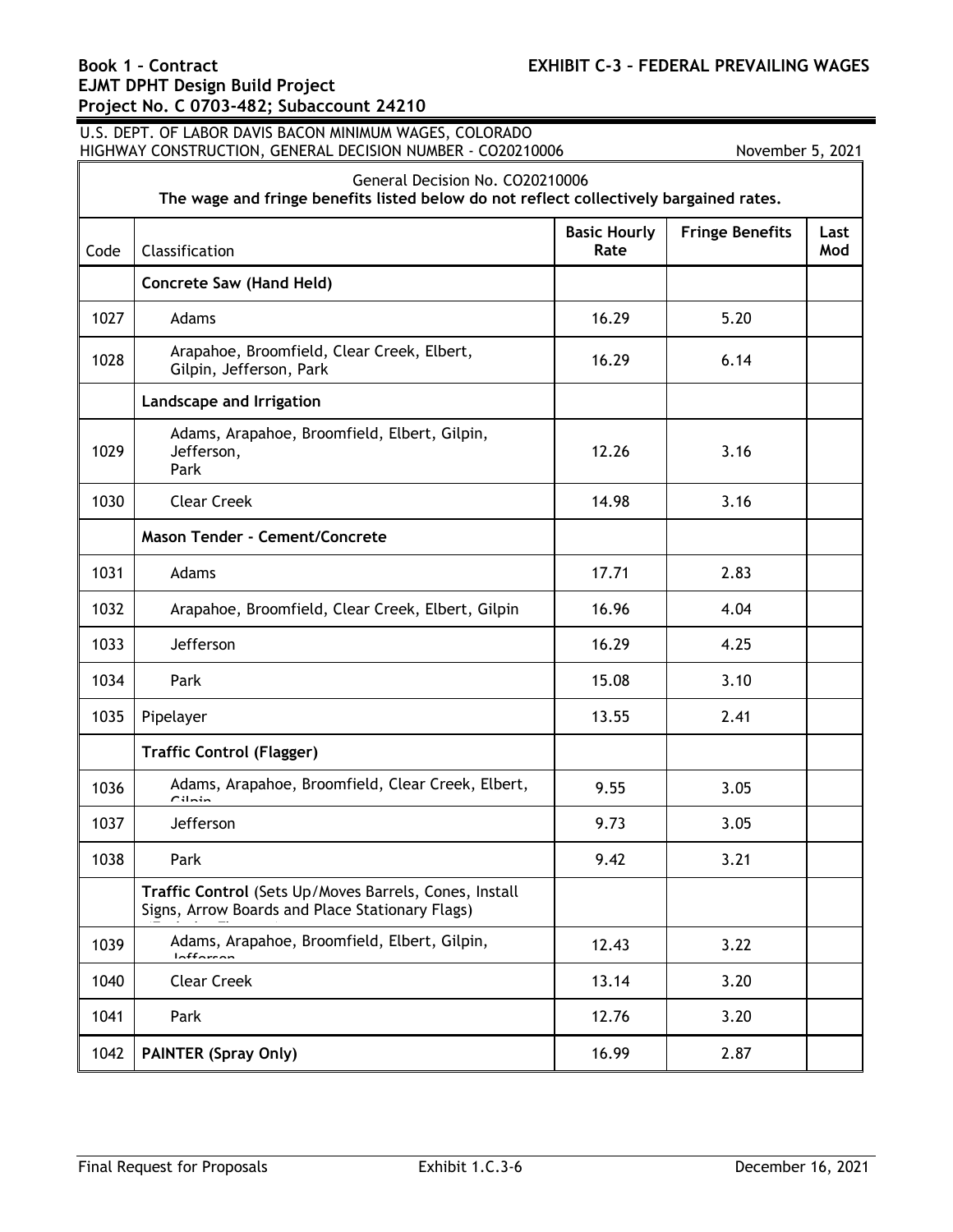U.S. DEPT. OF LABOR DAVIS BACON MINIMUM WAGES, COLORADO HIGHWAY CONSTRUCTION, GENERAL DECISION NUMBER - CO20210006 November 5, 2021

|      | General Decision No. CO20210006<br>The wage and fringe benefits listed below do not reflect collectively bargained rates. |                             |                        |             |
|------|---------------------------------------------------------------------------------------------------------------------------|-----------------------------|------------------------|-------------|
| Code | Classification                                                                                                            | <b>Basic Hourly</b><br>Rate | <b>Fringe Benefits</b> | Last<br>Mod |
|      | POWER EQUIPMENT OPERATOR:                                                                                                 |                             |                        |             |
|      | Asphalt Laydown                                                                                                           |                             |                        |             |
| 1043 | Adams, Arapahoe, Broomfield, Clear Creek, Elbert,<br>Gilpin,<br>Jefferson                                                 | 22.67                       | 8.75                   |             |
| 1044 | Park                                                                                                                      | 22.67                       | 8.72                   |             |
| 1045 | <b>Asphalt Paver</b>                                                                                                      | 24.97                       | 6.13                   |             |
|      | <b>Asphalt Roller</b>                                                                                                     |                             |                        |             |
| 1046 | Adams                                                                                                                     | 24.20                       | 7.70                   |             |
| 1047 | Arapahoe                                                                                                                  | 22.68                       | 8.72                   |             |
| 1048 | Broomfield, Clear Creek, Elbert, Gilpin                                                                                   | 23.41                       | 7.67                   |             |
| 1049 | Jefferson                                                                                                                 | 22.84                       | 7.69                   |             |
| 1050 | Park                                                                                                                      | 22.84                       | 8.72                   |             |
|      | <b>Asphalt Spreader</b>                                                                                                   |                             |                        |             |
| 1051 | Adams, Arapahoe, Broomfield, Clear Creek, Elbert,<br>Gilpin, Park                                                         | 22.67                       | 8.67                   |             |
| 1052 | Jefferson                                                                                                                 | 23.34                       | 8.06                   |             |
| 1053 | <b>Backhoe/Trackhoe</b>                                                                                                   |                             |                        |             |
| 1054 | Adams                                                                                                                     | 20.31                       | 4.24                   |             |
| 1055 | Arapahoe                                                                                                                  | 24.59                       | 6.24                   |             |
| 1056 | Broomfield, Clear Creek, Elbert, Gilpin                                                                                   | 22.19                       | 6.48                   |             |
| 1057 | Jefferson                                                                                                                 | 21.99                       | 5.60                   |             |
| 1058 | Park                                                                                                                      | 20.81                       | 6.58                   |             |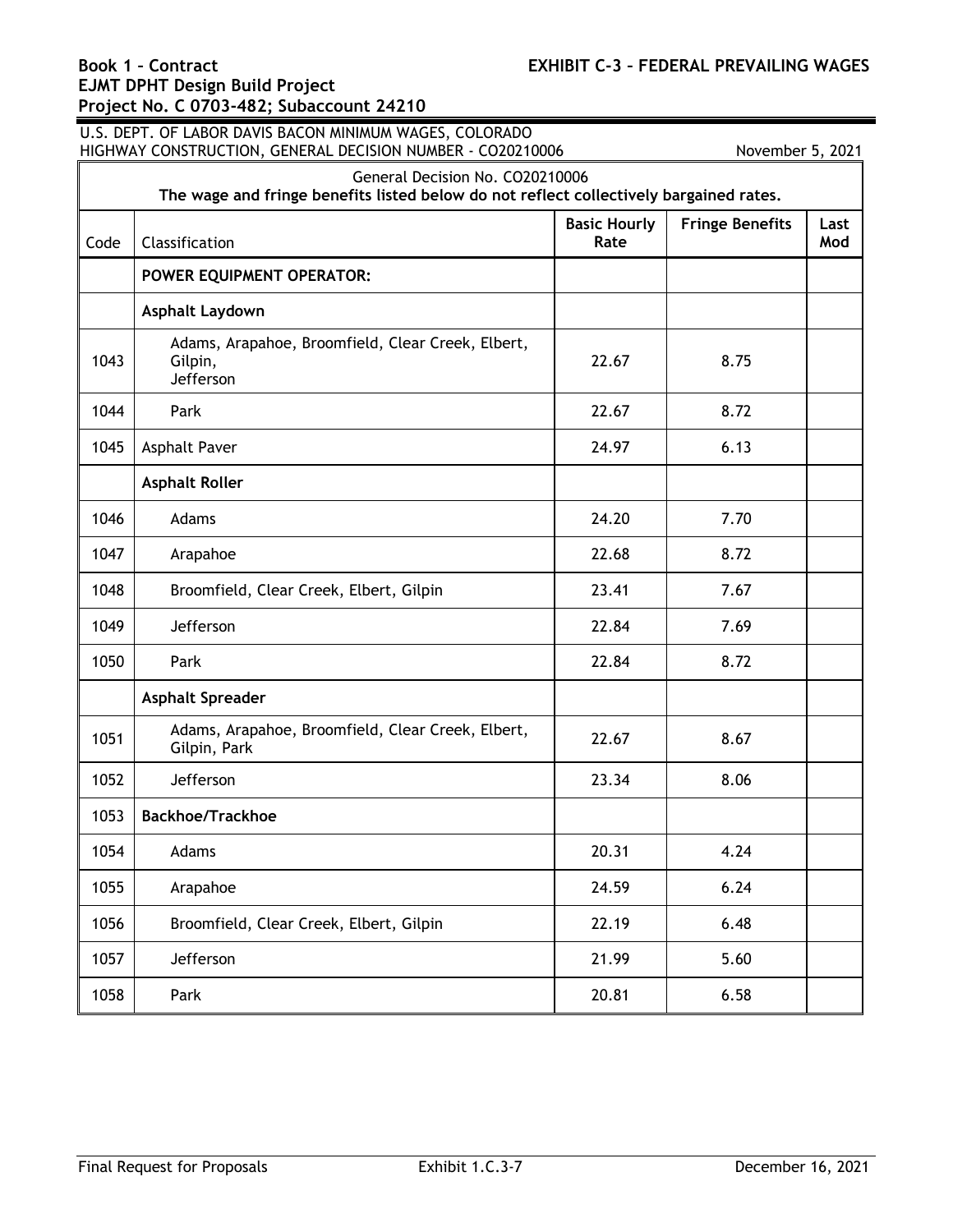U.S. DEPT. OF LABOR DAVIS BACON MINIMUM WAGES, COLORADO HIGHWAY CONSTRUCTION, GENERAL DECISION NUMBER - CO20210006 November 5, 2021

|--|

|      | The wage and fringe benefits listed below do not reflect collectively bargained rates. |                             |                        |             |  |
|------|----------------------------------------------------------------------------------------|-----------------------------|------------------------|-------------|--|
| Code | Classification                                                                         | <b>Basic Hourly</b><br>Rate | <b>Fringe Benefits</b> | Last<br>Mod |  |
|      | POWER EQUIPMENT OPERATOR (con't):                                                      |                             |                        |             |  |
|      | <b>Bobcat/Skid Loader</b>                                                              |                             |                        |             |  |
| 1059 | Adams, Broomfield, Clear Creek, Elbert, Gilpin                                         | 15.37                       | 4.28                   |             |  |
| 1060 | Arapahoe                                                                               | 18.23                       | 4.28                   |             |  |
| 1061 | Jefferson                                                                              | 16.85                       | 4.28                   |             |  |
| 1062 | Park                                                                                   | 22.46                       | 0.00                   |             |  |
| 1063 | <b>Boom</b>                                                                            | 22.67                       | 8.72                   |             |  |
|      | <b>Broom/Sweeper</b>                                                                   |                             |                        |             |  |
| 1064 | Adams, Broomfield, Clear Creek, Elbert, Gilpin, Park                                   | 22.70                       | 8.07                   |             |  |
| 1065 | Arapahoe                                                                               | 22.67                       | 8.73                   |             |  |
| 1066 | Jefferson                                                                              | 22.18                       | 8.36                   |             |  |
|      | <b>Bulldozer</b>                                                                       |                             |                        |             |  |
| 1067 | Adams                                                                                  | 25.20                       | 6.72                   |             |  |
| 1068 | Arapahoe, Broomfield, Clear Creek, Elbert,<br>Gilpin, Jefferson, Park                  | 26.90                       | 5.59                   |             |  |
| 1069 | Concrete Pump                                                                          | 21.60                       | 5.21                   |             |  |
|      | Crane                                                                                  |                             |                        |             |  |
| 1070 | Adams, Park                                                                            | 22.82                       | 8.72                   |             |  |
| 1071 | Jefferson                                                                              | 23.55                       | 6.68                   |             |  |
|      | Drill                                                                                  |                             |                        |             |  |
| 1072 | Adams, Arapahoe, Broomfield, Clear Creek, Elbert,<br>Gilpin, Park                      | 20.48                       | 4.71                   |             |  |
| 1073 | Jefferson                                                                              | 20.65                       | 5.74                   |             |  |
| 1074 | Forklift                                                                               | 15.91                       | 4.68                   |             |  |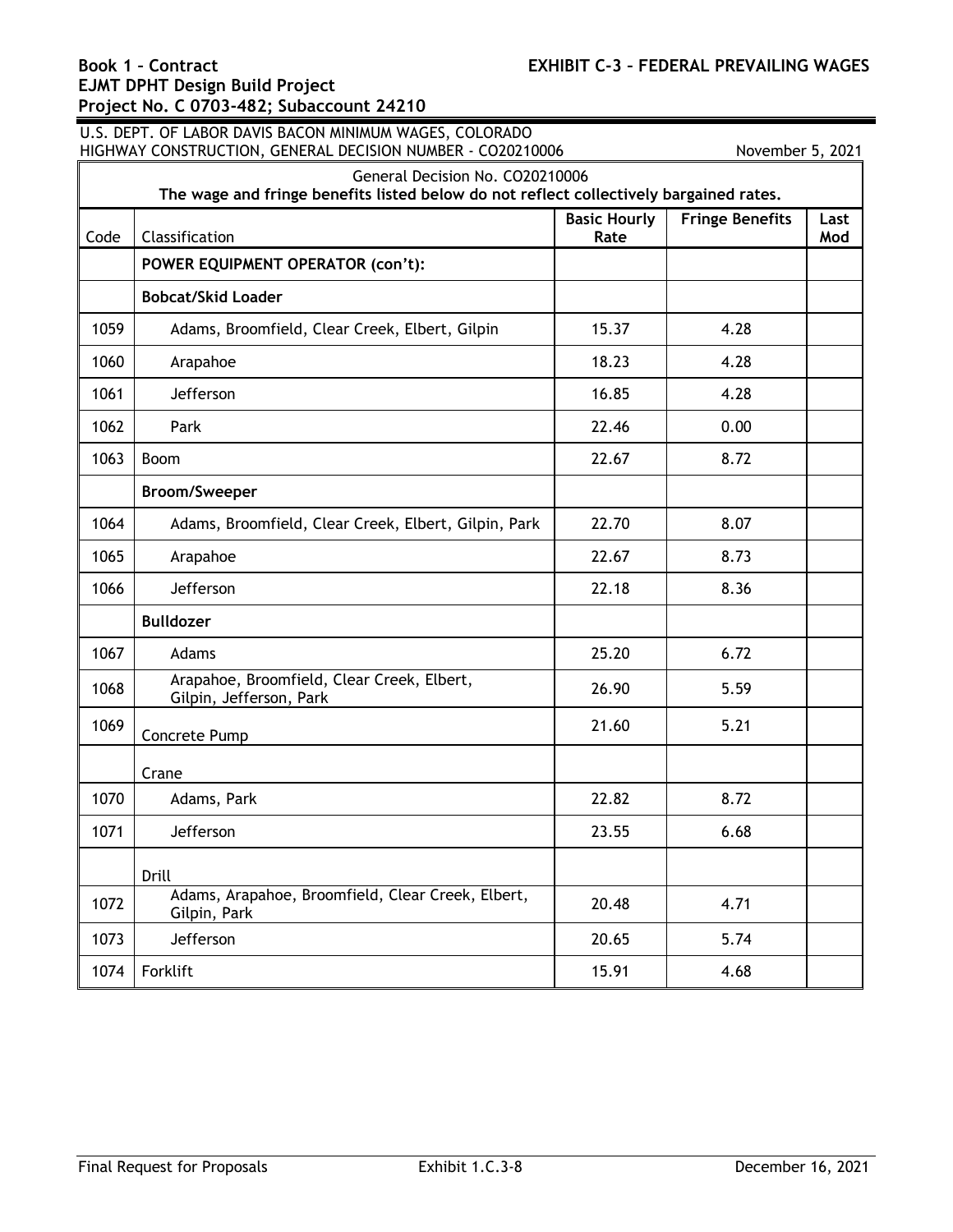|      | U.S. DEPT. OF LABOR DAVIS BACON MINIMUM WAGES, COLORADO                                                                   |                             |                        |             |  |  |
|------|---------------------------------------------------------------------------------------------------------------------------|-----------------------------|------------------------|-------------|--|--|
|      | HIGHWAY CONSTRUCTION, GENERAL DECISION NUMBER - CO20210006                                                                |                             | November 5, 2021       |             |  |  |
|      | General Decision No. CO20210006<br>The wage and fringe benefits listed below do not reflect collectively bargained rates. |                             |                        |             |  |  |
| Code | Classification                                                                                                            | <b>Basic Hourly</b><br>Rate | <b>Fringe Benefits</b> | Last<br>Mod |  |  |
|      | POWER EQUIPMENT OPERATOR (con't):                                                                                         |                             |                        |             |  |  |
|      |                                                                                                                           |                             |                        |             |  |  |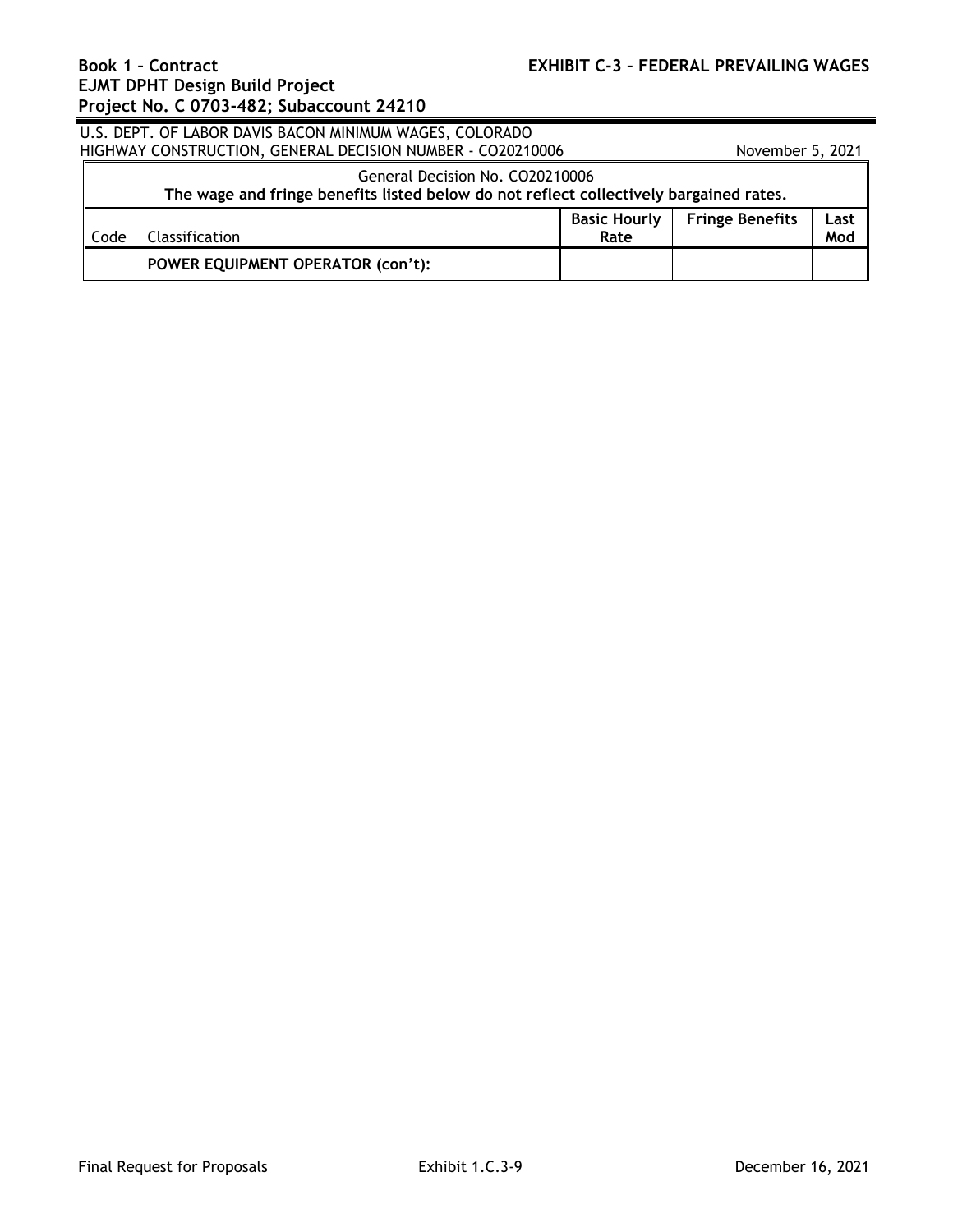#### **EJMT DPHT Design Build Project Project No. C 0703-482; Subaccount 24210** U.S. DEPT. OF LABOR DAVIS BACON MINIMUM WAGES, COLORADO

|                 | U.S. DEPT. OF LADOR DAVIS DACON MINIMUM WAGES, COLORADO<br>HIGHWAY CONSTRUCTION, GENERAL DECISION NUMBER - CO20210006 |       | November 5, 2021 |  |
|-----------------|-----------------------------------------------------------------------------------------------------------------------|-------|------------------|--|
|                 | Grader/Blade                                                                                                          |       |                  |  |
| 10 <sup>1</sup> | Adams                                                                                                                 | 23.94 | 8.23             |  |
| 10 <sup>1</sup> | Arapahoe                                                                                                              | 22.67 | 8.72             |  |
| 10              | Broomfield, Clear Creek, Elbert, Gilpin, Park                                                                         | 23.90 | 7.93             |  |
| 10              | Jefferson                                                                                                             | 23.28 | 7.73             |  |
|                 | 10 Guardrail/Post Driver                                                                                              | 16.07 | 4.41             |  |
|                 | Loader (Front End)                                                                                                    |       |                  |  |
| 10 <sub>1</sub> | Adams                                                                                                                 | 23.09 | 8.72             |  |
| 10 <sub>i</sub> | Arapahoe                                                                                                              | 26.80 | 4.84             |  |
| 10 <sub>i</sub> | Broomfield, Clear Creek, Elbert, Gilpin                                                                               | 23.20 | 8.33             |  |
| 10 <sub>1</sub> | Jefferson                                                                                                             | 23.06 | 7.76             |  |
| 10 <sub>i</sub> | Park                                                                                                                  | 22.67 | 8.72             |  |
|                 | Mechanic                                                                                                              |       |                  |  |
| 10 <sub>i</sub> | Adams                                                                                                                 | 22.82 | 8.72             |  |
| 10 <sub>1</sub> | Arapahoe, Broomfield, Clear Creek, Elbert, Gilpin,<br>Park                                                            | 24.04 | 7.35             |  |
| 10 <sub>i</sub> | Jefferson                                                                                                             | 23.56 | 8.72             |  |
|                 | <b>Oiler</b>                                                                                                          |       |                  |  |
| 10 <sub>i</sub> | Adams, Jefferson                                                                                                      | 21.97 | 8.72             |  |
| 10 <sub>i</sub> | Arapahoe, Broomfield, Clear Creek, Elbert, Gilpin,<br>Park                                                            | 23.73 | 8.41             |  |
|                 | Roller/Compactor (Dirt and Grade Compaction)                                                                          |       |                  |  |
| 10 <sub>1</sub> | Adams                                                                                                                 | 16.70 | 3.30             |  |
| 10 <sub>1</sub> | Arapahoe, Broomfield, Clear Creek, Elbert, Gilpin,<br>Jefferson                                                       | 20.30 | 5.51             |  |
| 10 <sub>1</sub> | Park                                                                                                                  | 16.52 | 3.13             |  |
| 10 <sub>1</sub> | Rotomill                                                                                                              | 16.22 | 4.41             |  |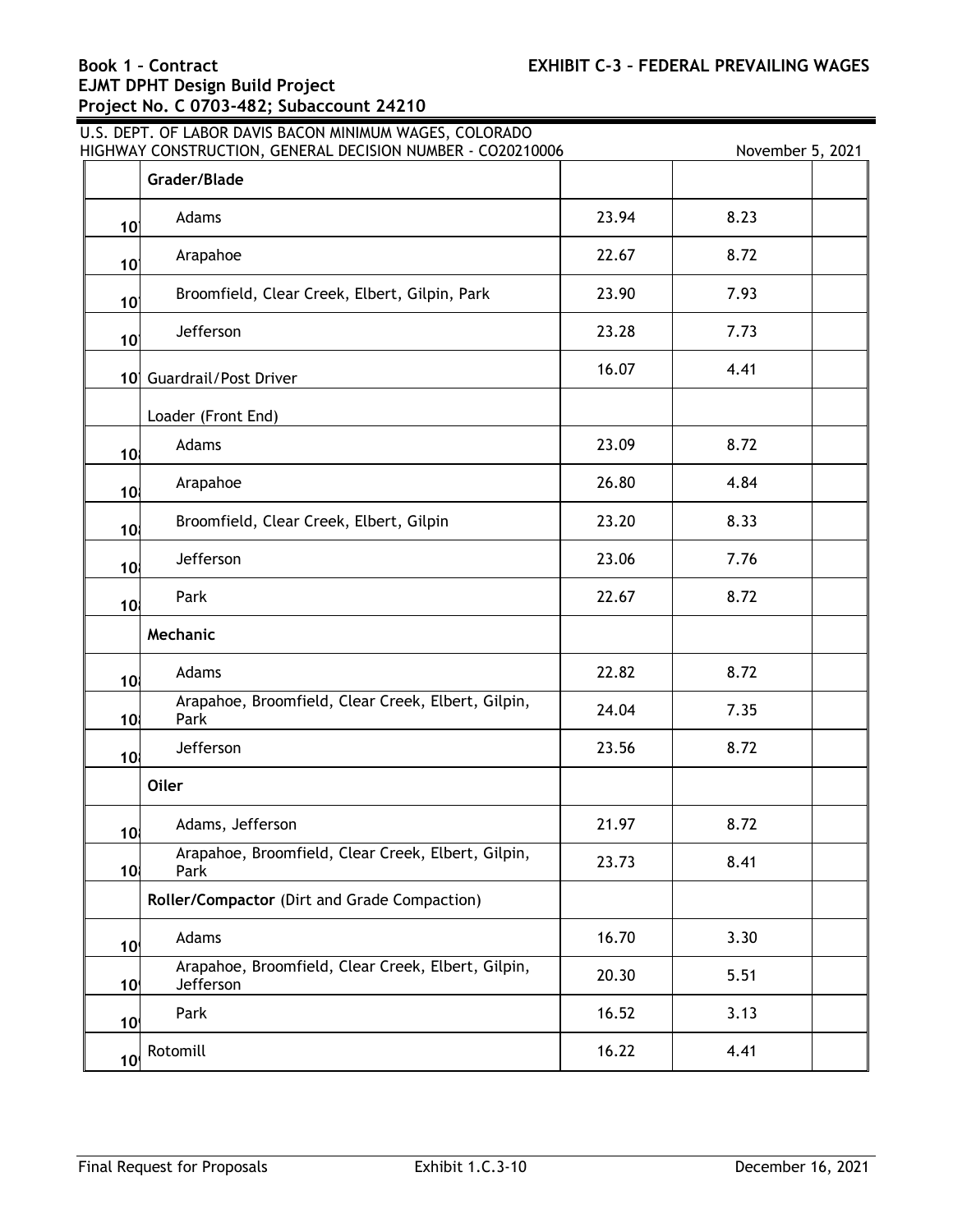# **EJMT DPHT Design Build Project**

**Project No. C 0703-482; Subaccount 24210** U.S. DEPT. OF LABOR DAVIS BACON MINIMUM WAGES, COLORADO HIGHWAY CONSTRUCTION, GENERAL DECISION NUMBER - CO20210006 November 5, 2021 General Decision No. CO20210006 **The wage and fringe benefits listed below do not reflect collectively bargained rates.**  Code | Classification **Basic Hourly Rate Fringe Benefits Last Mod POWER EQUIPMENT OPERATOR (con't): Screed 10** Adams 27.89 3.50 **10** Arapahoe 22.67 8.72 **10** Broomfield, Clear Creek, Elbert, Gilpin 24.67 | 6.02 **10** Jefferson 22.64 8.43 **10** Park 20.36 3.04 **10** Tractor **13.13** 2.95 **TRUCK DRIVER:**  Distributor 1100 Adams 15.80 5.27 1101 | Arapahoe 19.62 | 5.27 | 5.27 | 5.27 | 5.27 | 5.27 | 5.27 | 5.27 | 5.27 | 5.27 | 5.27 | 5.27 | 5.27 | 5.27 1812 Broomfield, Clear Creek, Elbert, Gilpin, Park 18.19 | 5.27 1121 Jefferson 19.46 6.04 **Dump Truck**  1122 Adams 16.68 5.27 1123 | Arapahoe 18.94 | 5.27 | 5.27 | 5.27 | 5.27 | 5.27 | 5.27 | 5.27 | 5.27 | 5.27 | 5.27 | 5.27 | 5.27 | 5.27 1124 Broomfield, Clear Creek, Elbert, Gilpin 16.47 | 5.27 1125 Jefferson 16.97 4.78 1126 Park 15.40 2.21 **Lowboy Truck**  Adams, Arapahoe, Broomfield, Clear Creek, Elbert,

Gilpin, Park

**Multi-Purpose Speciality and Hoisting Truck** 

1127

1128 Jefferson 19.80 6.42

1129 | Mechanic 26.48 | 26.48 | 26.48 | 26.48 | 26.48 | 26.48 | 26.48 | 26.48 | 26.48 | 26.48 | 26.50 | 26.48 | 26.50 | 26.48 | 26.50 | 26.48 | 26.48 | 26.48 | 26.48 | 26.48 | 26.48 | 26.48 | 26.48 | 26.48 | 26.48 | 26.48

17.25 5.27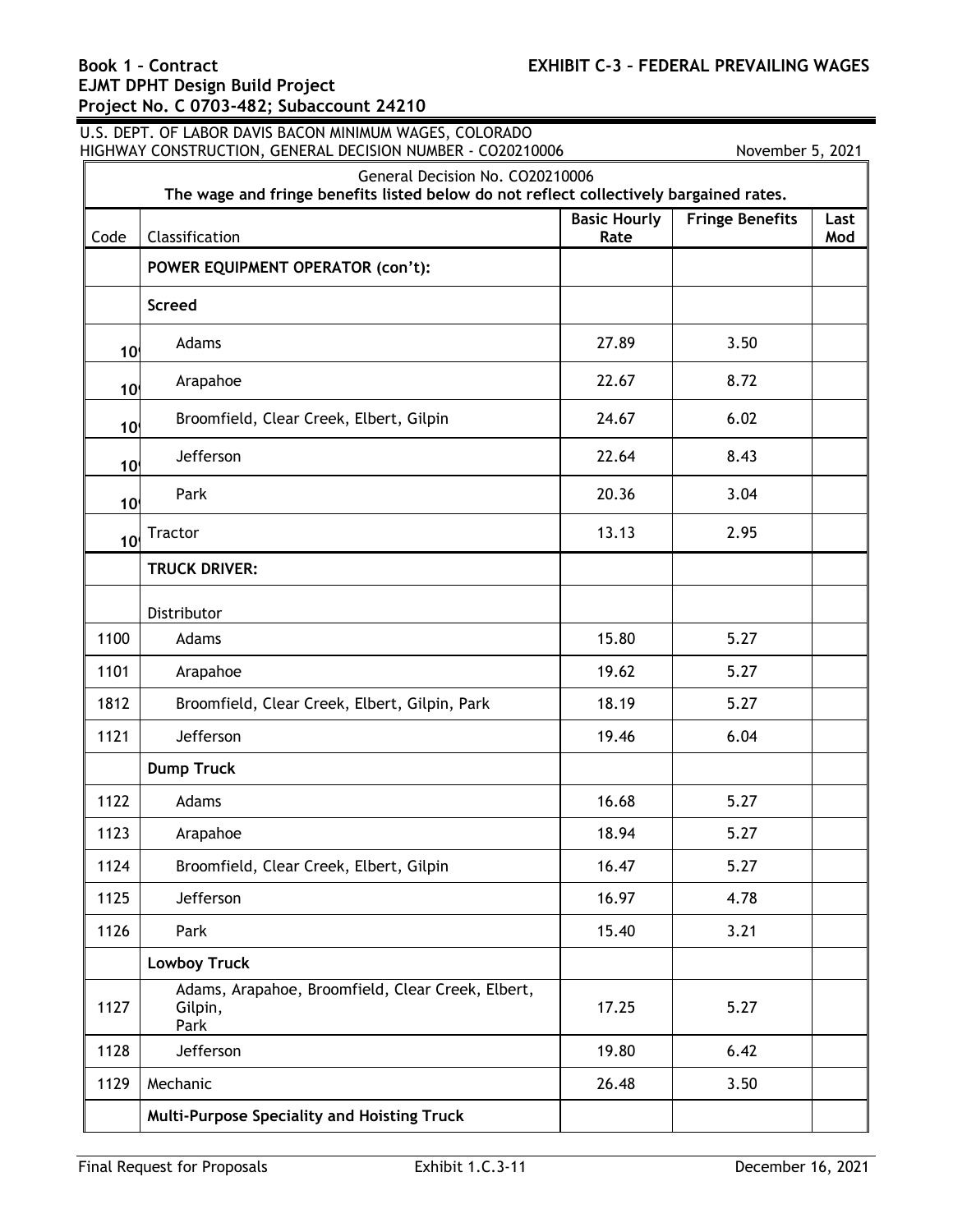|      | U.S. DEPT. OF LABOR DAVIS BACON MINIMUM WAGES, COLORADO<br>HIGHWAY CONSTRUCTION, GENERAL DECISION NUMBER - CO20210006 |       | November 5, 2021 |  |
|------|-----------------------------------------------------------------------------------------------------------------------|-------|------------------|--|
| 1130 | Adams, Broomfield, Clear Creek, Elbert, Gilpin, Park                                                                  | 17.49 | 3.17             |  |
| 1131 | Arapahoe                                                                                                              | 15.79 | 2.48             |  |
| 1132 | <b>Jefferson</b>                                                                                                      | 15.13 | 3.89             |  |

|                 | General Decision No. CO20210006<br>The wage and fringe benefits listed below do not reflect collectively bargained rates. |                             |                        |             |  |
|-----------------|---------------------------------------------------------------------------------------------------------------------------|-----------------------------|------------------------|-------------|--|
| Code            | Classification                                                                                                            | <b>Basic Hourly</b><br>Rate | <b>Fringe Benefits</b> | Last<br>Mod |  |
|                 | TRUCK DRIVER (con't.):                                                                                                    |                             |                        |             |  |
|                 | Semi/Trailer Truck (Includes Pickup and Pilot Car)                                                                        |                             |                        |             |  |
| 11              | Adams, Broomfield, Clear Creek, Elbert, Gilpin,<br>Jefferson,<br>Park                                                     | 18.39                       | 4.13                   |             |  |
| 11              | Arapahoe                                                                                                                  | 16.00                       | 2.60                   |             |  |
|                 | Single Axle (Includes Pickup and Pilot Car)                                                                               |                             |                        |             |  |
| 11              | Adams, Jefferson                                                                                                          | 13.93                       | 3.68                   |             |  |
| 11              | Arapahoe                                                                                                                  | 15.10                       | 3.77                   |             |  |
| 11              | Broomfield, Clear Creek, Elbert, Gilpin, Park                                                                             | 14.74                       | 3.68                   |             |  |
| 11              | <b>Truck Mounted Attenuator</b>                                                                                           | 12.43                       | 3.22                   |             |  |
|                 | <b>Water Truck</b>                                                                                                        |                             |                        |             |  |
| 11              | Adams                                                                                                                     | 17.50                       | 5.19                   |             |  |
| 11 <sub>1</sub> | Arapahoe, Broomfield, Clear Creek, Elbert, Gilpin,<br>Park                                                                | 19.36                       | 4.07                   |             |  |
| 11 <sub>1</sub> | Jefferson                                                                                                                 | 17.57                       | 5.27                   |             |  |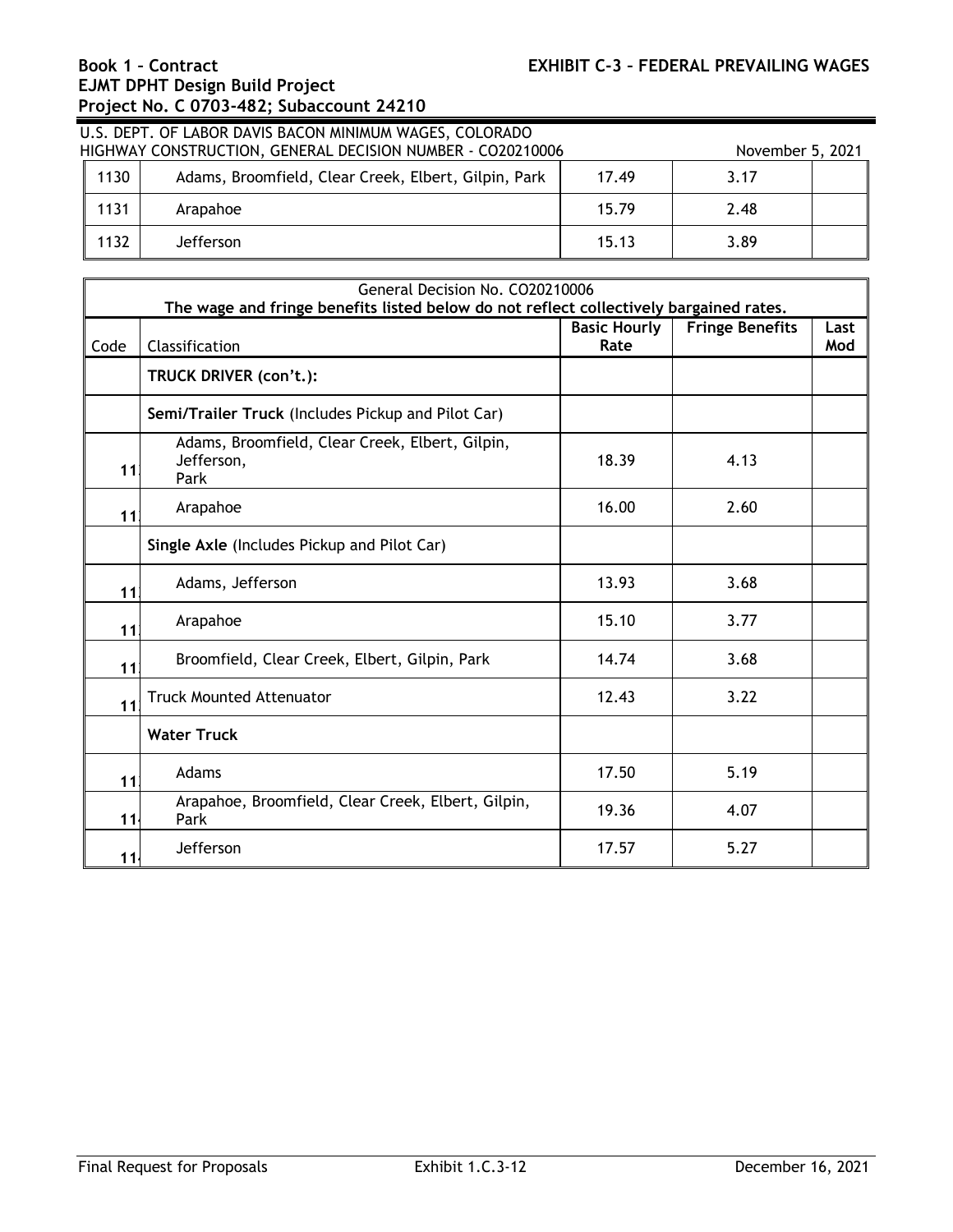U.S. DEPT. OF LABOR DAVIS BACON MINIMUM WAGES, COLORADO HIGHWAY CONSTRUCTION, GENERAL DECISION NUMBER - CO20210006 November 5, 2021 **WELDERS** - Receive rate prescribed for craft performing operation to which welding is incidental.

Unlisted classifications needed for work not included within the scope of the classifications listed may be added after award only as provided in the labor standards contract clauses (29 CFR 5.5(a)(1)(ii)).

------------------------------------------------------------------------------------------------------------------------------ -------------------------

In the listing above, the "SU" designation means that rates listed under the identifier do not reflect collectively bargained wage and fringe benefit rates. Other designations indicate unions whose rates have been determined to be prevailing.

------------------------------------------------------------------------------------------------------------------------------

-------------------------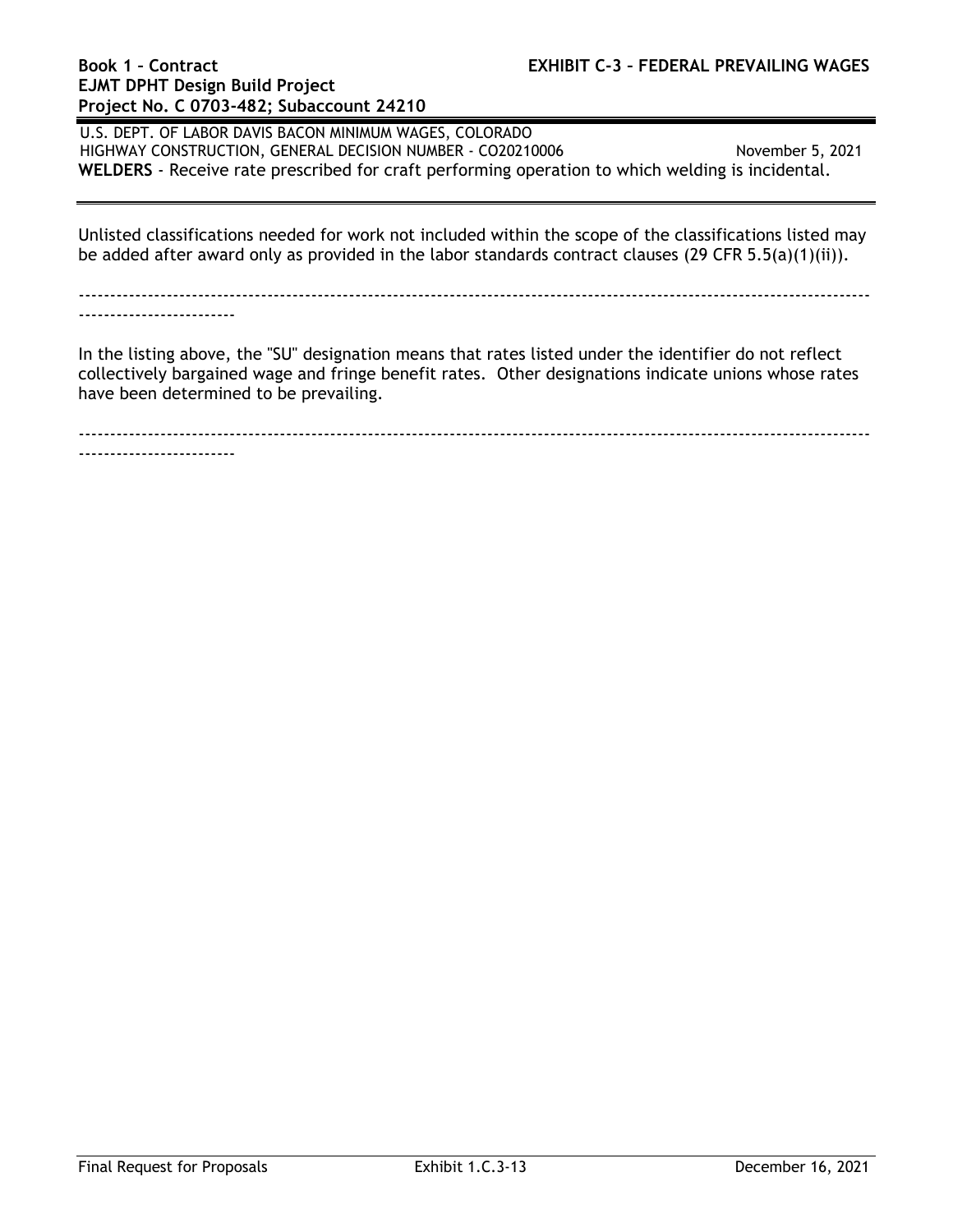#### **Book 1 – Contract EXHIBIT C-3 – FEDERAL PREVAILING WAGES EJMT DPHT Design Build Project Project No. C 0703-482; Subaccount 24210**

U.S. DEPT. OF LABOR DAVIS BACON MINIMUM WAGES, COLORADO HIGHWAY CONSTRUCTION, GENERAL DECISION NUMBER - CO20210006 November 5, 2021

#### **WAGE DETERMINATION APPEALS PROCESS**

- 1.) Has there been an initial decision in the matter? This can be:
- \* an existing published wage determination
- \* a survey underlying a wage determination
- \* a Wage and Hour Division letter setting forth a position on a wage determination matter
- \* a conformance (additional classification and rate) ruling

On survey related matters, initial contact, including requests for summaries of surveys, should be with the Wage and Hour Regional Office for the area in which the survey was conducted because those Regional Offices have responsibility for the Davis-Bacon survey program.

If the response from this initial contact is not satisfactory, then the process described in 2.) and 3.) should be followed.

With regard to any other matter not yet ripe for the formal process described here, initial contact should be with the Branch of

Construction Wage Determinations. Write to:

 Branch of Construction Wage Determinations Wage and Hour Division U.S. Department of Labor 200 Constitution Avenue, N.W. Washington, DC 20210

2.) If the answer to the question in 1.) is yes, then an interested party (those affected by the action) can request review and reconsideration from the Wage and Hour Administrator (See 29 CFR Part 1.8 and 29 CFR Part 7). Write to:

 Wage and Hour Administrator U.S. Department of Labor 200 Constitution Avenue, N.W. Washington, DC 20210

The request should be accompanied by a full statement of the interested party's position and by any information (wage payment data, project description, area practice material, etc.) that the requestor considers relevant to the issue.

3.) If the decision of the Administrator is not favorable, an interested party may appeal directly to the Administrative Review Board (formerly the Wage Appeals Board). Write to:

 Administrative Review Board U.S. Department of Labor 200 Constitution Avenue, N.W. Washington, DC 20210

4.) All decisions by the Administrative Review Board are final.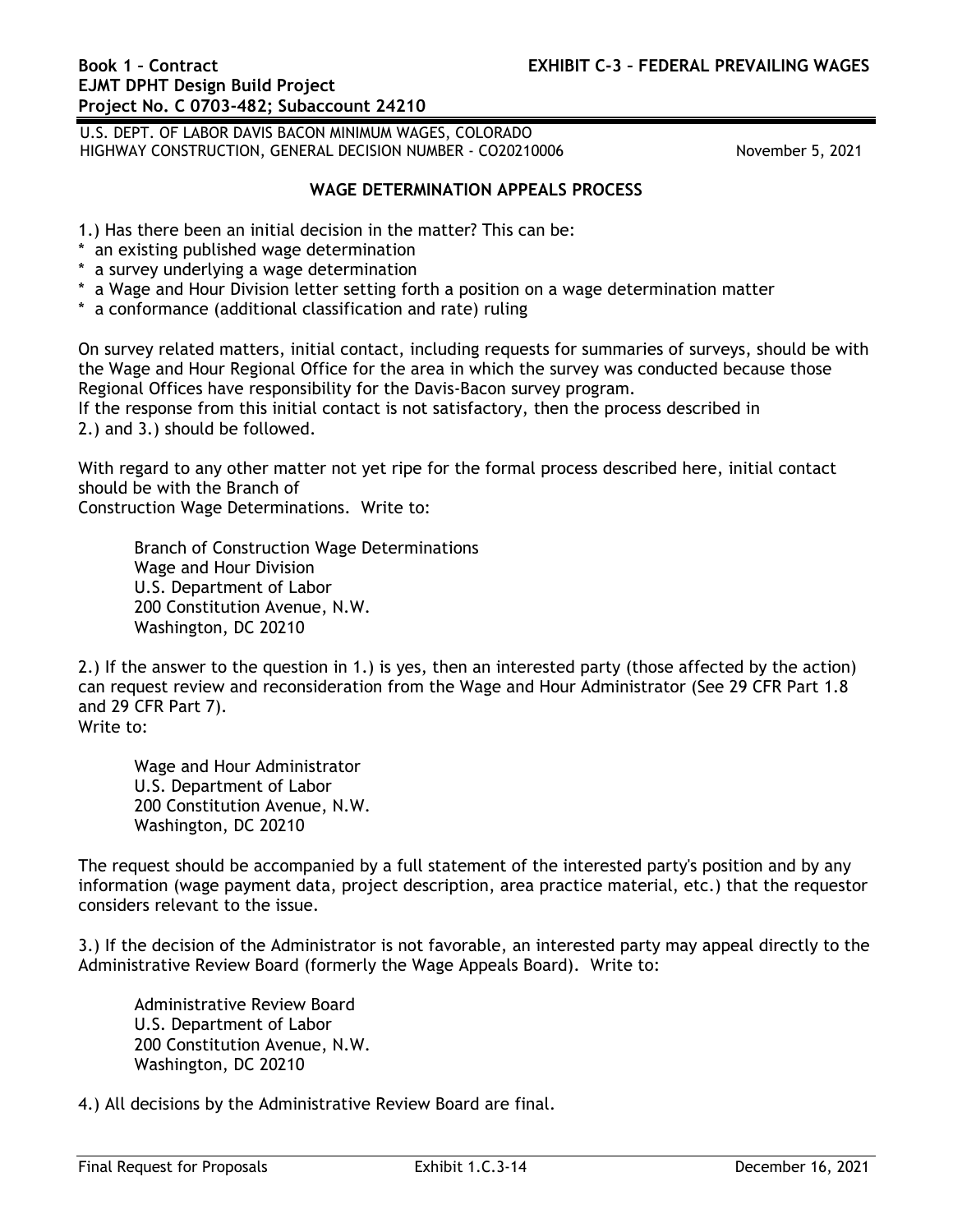U.S. DEPT. OF LABOR DAVIS BACON MINIMUM WAGES, COLORADO HIGHWAY CONSTRUCTION, GENERAL DECISION NUMBER - CO20210006 November 5, 2021

#### **END OF GENERAL DECISION NO. CO20210006**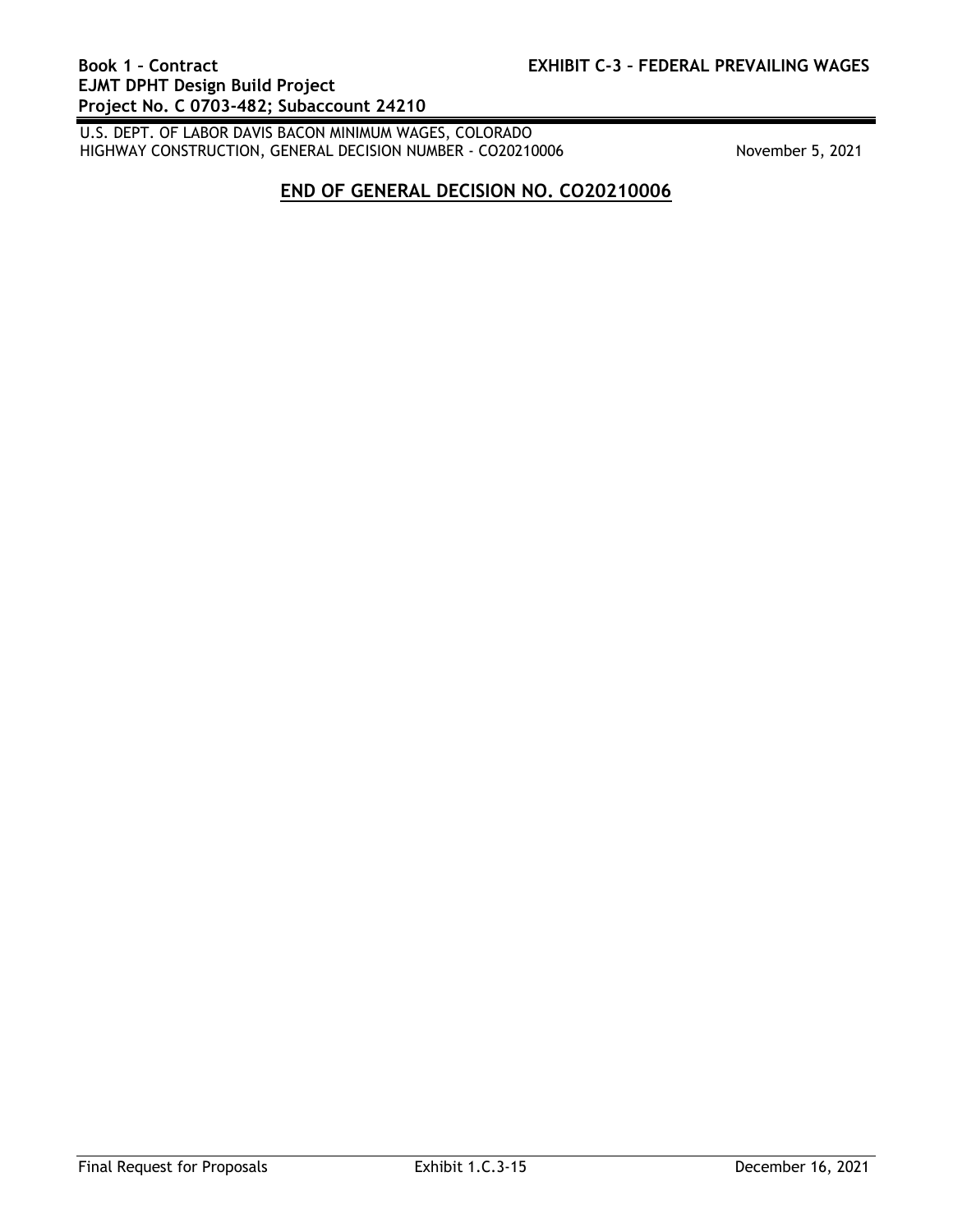#### **November 5, 2021**

#### **U.S. DEPT. OF LABOR DAVIS BACON MINIMUM WAGES COLORADO HIGHWAY CONSTRUCTION**

#### **GENERAL DECISION NUMBER – CO20210013**

#### **NOTICE**

This is a standard special provision that revises or modifies CDOT's *Standard Specifications for Road and Bridge Construction*. It has gone through a formal review and approval process and has been issued by CDOT's Construction Engineering Services with formal instructions for its use on CDOT construction projects. It is to be used as written without change. Do not use modified versions of this special provision on CDOT construction projects, and do not use this special provision on CDOT projects in a manner other than that specified in the instructions, unless such use is first approved by the Standards and Specification Unit of the Project Development Branch. The instructions for use on CDOT construction projects appear below.

Other agencies which use the *Standard Specifications for Road and Bridge Construction* to administer construction projects may use this special provision as appropriate and at their own risk.

#### **Instructions for use on CDOT construction projects:**

Use this standard special provision on all federal-aid projects with contracts exceeding \$2000, except for non-ARRA projects on roadways classified as local roads or rural minor collectors, which are exempt. Projects on local roads, rural minor collectors, and enhancement projects funded with ARRA funds are not exempt.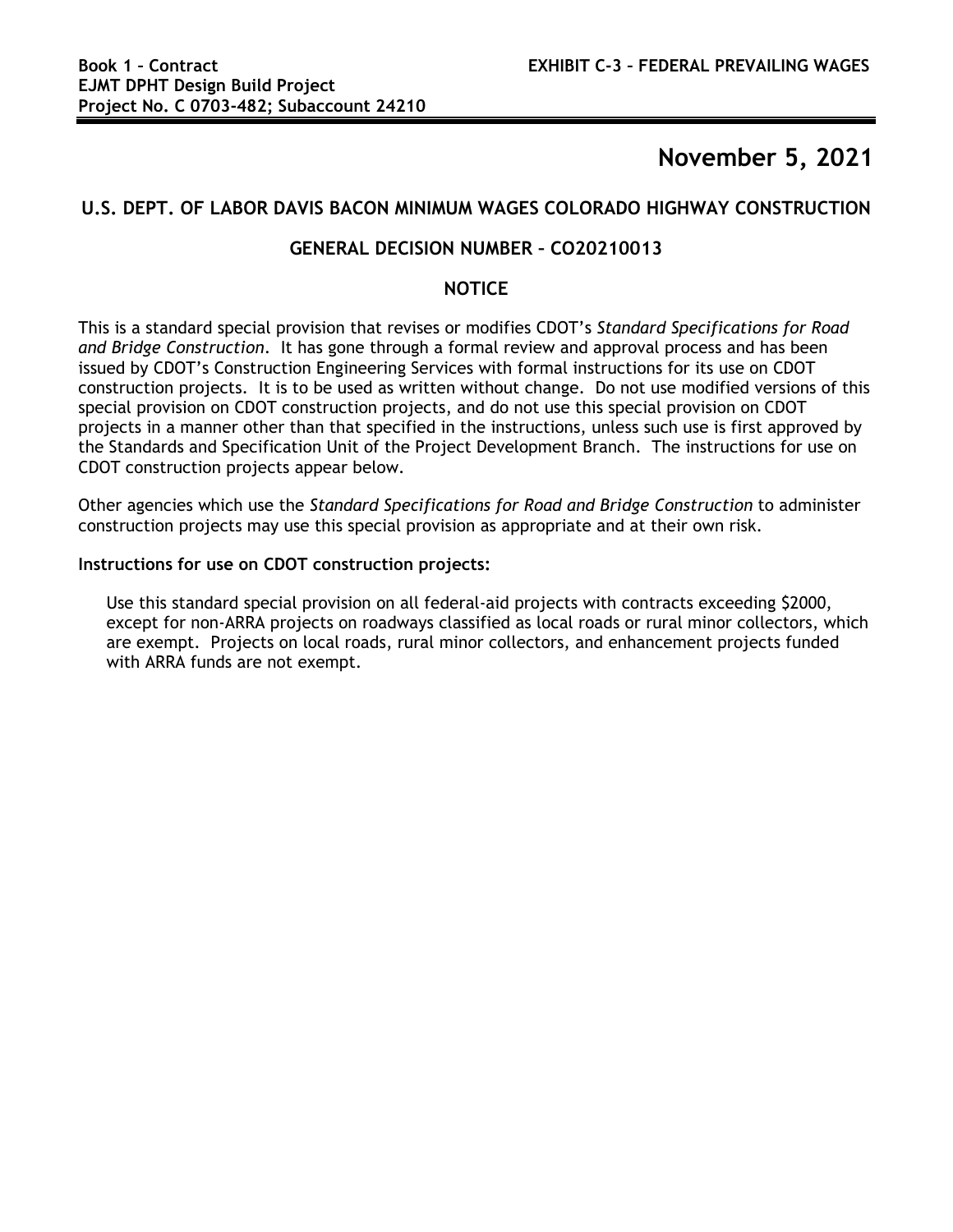| U.S. DEPT. OF LABOR DAVIS BACON MINIMUM WAGES, COLORADO                        |                                                                                                                                                                                                                                                                                                                                                                           |                                                        |                        |             |  |
|--------------------------------------------------------------------------------|---------------------------------------------------------------------------------------------------------------------------------------------------------------------------------------------------------------------------------------------------------------------------------------------------------------------------------------------------------------------------|--------------------------------------------------------|------------------------|-------------|--|
| HIGHWAY CONSTRUCTION, GENERAL DECISION NUMBER - CO20210013<br>November 5, 2021 |                                                                                                                                                                                                                                                                                                                                                                           |                                                        |                        |             |  |
|                                                                                | Decision Nos. CO20210013 dated January 1, 2021 supersedes                                                                                                                                                                                                                                                                                                                 | <b>Modifications</b>                                   |                        | ID          |  |
|                                                                                | Decision Nos. CO20200013 dated January 3, 2020.                                                                                                                                                                                                                                                                                                                           | <b>MOD</b><br><b>Date</b><br><b>Number</b><br>11/05/21 | Page<br>Number(s)      | 1           |  |
|                                                                                | When work within a project is located in two or more counties<br>and the minimum wages and fringe benefits are different for<br>one or more job classifications, the higher minimum wages and<br>fringe benefits shall apply throughout the project.                                                                                                                      | 1                                                      | 1                      |             |  |
|                                                                                | General Decision No. CO20210013 applies to the following counties: Eagle, Garfield, Grand, Jackson,<br>Lake, Moffat, Pitkin, Rio Blanco, Routt, and Summit counties.                                                                                                                                                                                                      |                                                        |                        |             |  |
|                                                                                | General Decision No. CO20210013<br>The wage and fringe benefits listed below reflect collectively bargained rates.                                                                                                                                                                                                                                                        |                                                        |                        |             |  |
| Code                                                                           | <b>Classification</b>                                                                                                                                                                                                                                                                                                                                                     | <b>Basic Hourly</b><br>Rate                            | <b>Fringe Benefits</b> | Last<br>Mod |  |
| 1484                                                                           | <b>CARPENTER (Excludes Form Work)</b>                                                                                                                                                                                                                                                                                                                                     | 26.50                                                  | 10.32                  |             |  |
|                                                                                | <b>TRAFFIC SIGNALIZATION:</b>                                                                                                                                                                                                                                                                                                                                             |                                                        |                        |             |  |
|                                                                                | <b>SUMMIT COUNTY</b>                                                                                                                                                                                                                                                                                                                                                      |                                                        |                        |             |  |
|                                                                                | <b>Traffic Signal Installation</b>                                                                                                                                                                                                                                                                                                                                        |                                                        |                        |             |  |
| 1485                                                                           | Zone 1                                                                                                                                                                                                                                                                                                                                                                    | 26.42                                                  | $4.75% + 8.68$         |             |  |
| 1486                                                                           | Zone 2                                                                                                                                                                                                                                                                                                                                                                    | 29.42                                                  | $4.75% + 8.68$         |             |  |
|                                                                                | <b>Traffic Installer Zone Definitions</b><br>Zone 1 - Within a 35 mile radius measured from the<br>addresses<br>of the following cities:<br>Colorado Springs - Nevada & Bijou<br>Denver - Ellsworth Avenue & Broadway<br>Ft. Collins - Prospect & College<br>Grand Junction - 12th & North Avenue<br>Pueblo - I-25 & Highway 50<br>Zone 2 - All work outside these areas. |                                                        |                        |             |  |
| 1824                                                                           | <b>ELECTRICIAN (Boom Truck Operator)</b>                                                                                                                                                                                                                                                                                                                                  | 24.95                                                  | 11.05                  |             |  |
|                                                                                | POWER EQUIPMENT OPERATOR:                                                                                                                                                                                                                                                                                                                                                 |                                                        |                        |             |  |
|                                                                                | <b>Drill Rig Caisson</b>                                                                                                                                                                                                                                                                                                                                                  |                                                        |                        |             |  |
| 1487                                                                           | Smaller than Watson 2500 and similar                                                                                                                                                                                                                                                                                                                                      | 31.05                                                  | 12.35                  | 1           |  |
| 1488                                                                           | Watson 2500 similar or larger                                                                                                                                                                                                                                                                                                                                             | 31.37                                                  | 12.35                  | 1           |  |
|                                                                                | <b>IRONWORKER:</b>                                                                                                                                                                                                                                                                                                                                                        |                                                        |                        |             |  |
|                                                                                | Structural                                                                                                                                                                                                                                                                                                                                                                |                                                        |                        |             |  |
| 1489                                                                           | Garfield                                                                                                                                                                                                                                                                                                                                                                  | 32.00                                                  | 12.01                  |             |  |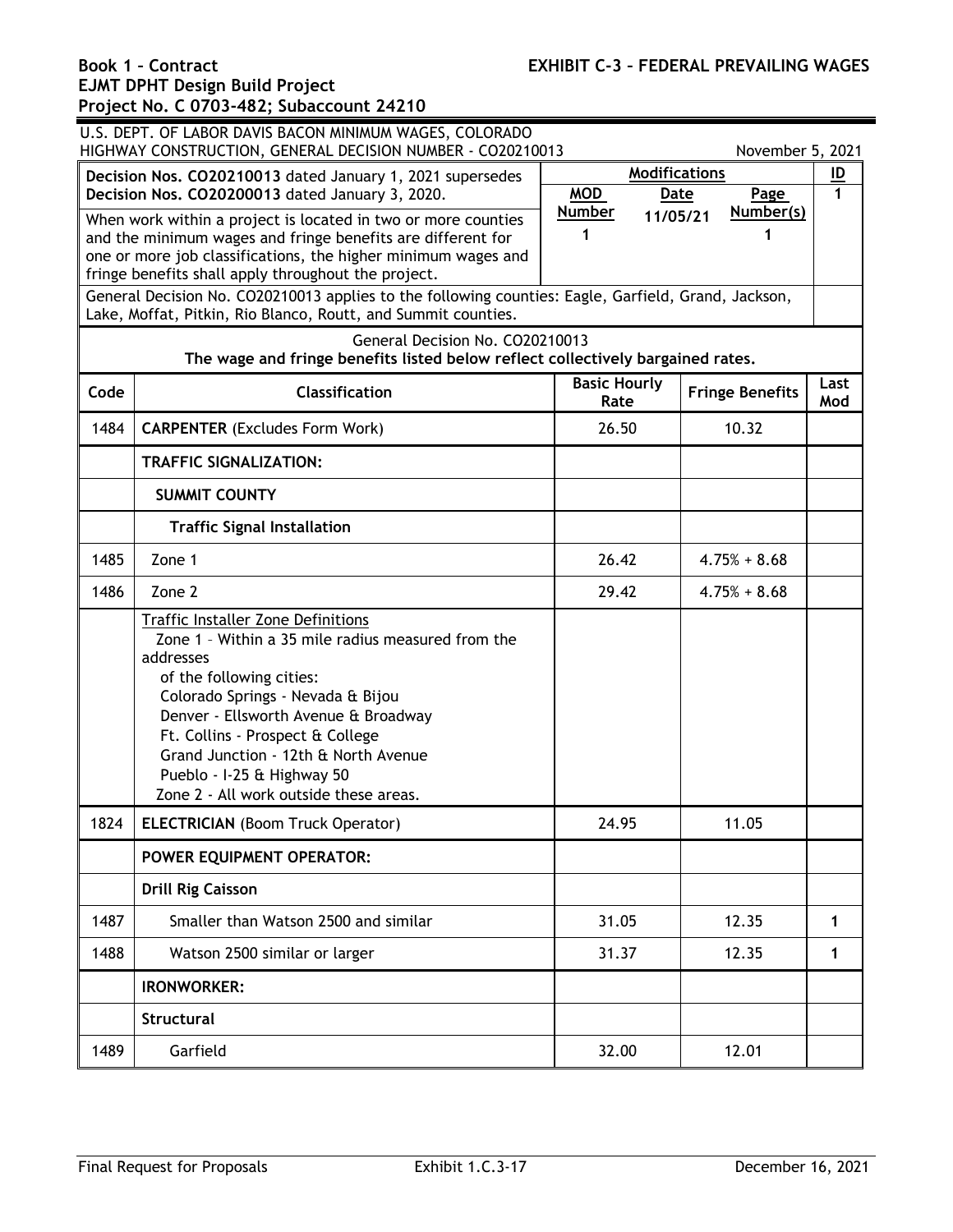|      | U.S. DEPT. OF LABOR DAVIS BACON MINIMUM WAGES, COLORADO<br>HIGHWAY CONSTRUCTION, GENERAL DECISION NUMBER - CO20210013     |       | November 5, 2021 |  |
|------|---------------------------------------------------------------------------------------------------------------------------|-------|------------------|--|
|      | General Decision No. CO20210013<br>The wage and fringe benefits listed below do not reflect collectively bargained rates. |       |                  |  |
|      | <b>CARPENTER (Form Work Only):</b>                                                                                        |       |                  |  |
| 1490 | Eagle, Grand, Jackson, Lake, Moffat, Pitkin, Rio<br>Blanco,<br>Routt, Summit                                              | 15.92 | 5.38             |  |
| 1491 | Garfield                                                                                                                  | 19.55 | 4.09             |  |
|      | <b>CEMENT MASON/CONCRETE FINISHER:</b>                                                                                    |       |                  |  |
| 1492 | Eagle                                                                                                                     | 17.59 | 2.85             |  |
| 1493 | Garfield                                                                                                                  | 17.27 | 2.16             |  |
| 1494 | Grand, Jackson, Lake, Moffat, Pitkin, Rio Blanco,<br>Routt                                                                | 18.23 | 2.85             |  |
| 1495 | Summit                                                                                                                    | 15.55 | 2.85             |  |
|      | <b>ELECTRICIAN:</b>                                                                                                       |       |                  |  |
| 1496 | <b>Excludes Traffic Signalization</b>                                                                                     | 28.06 | 8.76             |  |
|      | <b>Traffic Signalization Electrician</b>                                                                                  |       |                  |  |
| 1497 | Eagle, Garfield, Grand, Jackson, Lake, Moffat, Pitkin,<br>Rio Blanco, Routt, Summit                                       | 28.24 | 8.52             |  |
|      | <b>Traffic Signalization Groundsman</b>                                                                                   |       |                  |  |
| 1498 | Eagle, Garfield, Grand, Jackson, Lake, Moffat, Pitkin,<br>Rio Blanco, Routt                                               | 15.93 | 4.01             |  |
| 1499 | Summit                                                                                                                    | 16.75 | 4.10             |  |
|      | <b>GUARDRAIL INSTALLER:</b>                                                                                               |       |                  |  |
| 1500 | Eagle                                                                                                                     | 12.78 | 3.46             |  |
| 1501 | Garfield, Grand, Jackson, Lake, Moffat, Pitkin<br>Rio Blanco, Routt, Summit                                               | 12.78 | 3.31             |  |
|      | <b>HIGHWAY/PARKING LOT STRIPING:</b>                                                                                      |       |                  |  |
| 1502 | Truck Driver (Line Striping Truck)                                                                                        | 14.60 | 3.49             |  |
|      | Painter                                                                                                                   |       |                  |  |
| 1503 | Eagle,                                                                                                                    | 13.85 | 3.07             |  |
| 1504 | Garfield, Grand, Jackson, Lake, Moffat, Pitkin,<br>Rio Blanco, Routt, Summit                                              | 13.97 | 3.07             |  |
|      | <b>IRONWORKER:</b>                                                                                                        |       |                  |  |
|      | <b>Excludes Guardrail Installation</b>                                                                                    |       |                  |  |
| 1505 | Reinforcing                                                                                                               | 16.94 | 6.77             |  |
| 1506 | Structural                                                                                                                | 22.22 | 6.01             |  |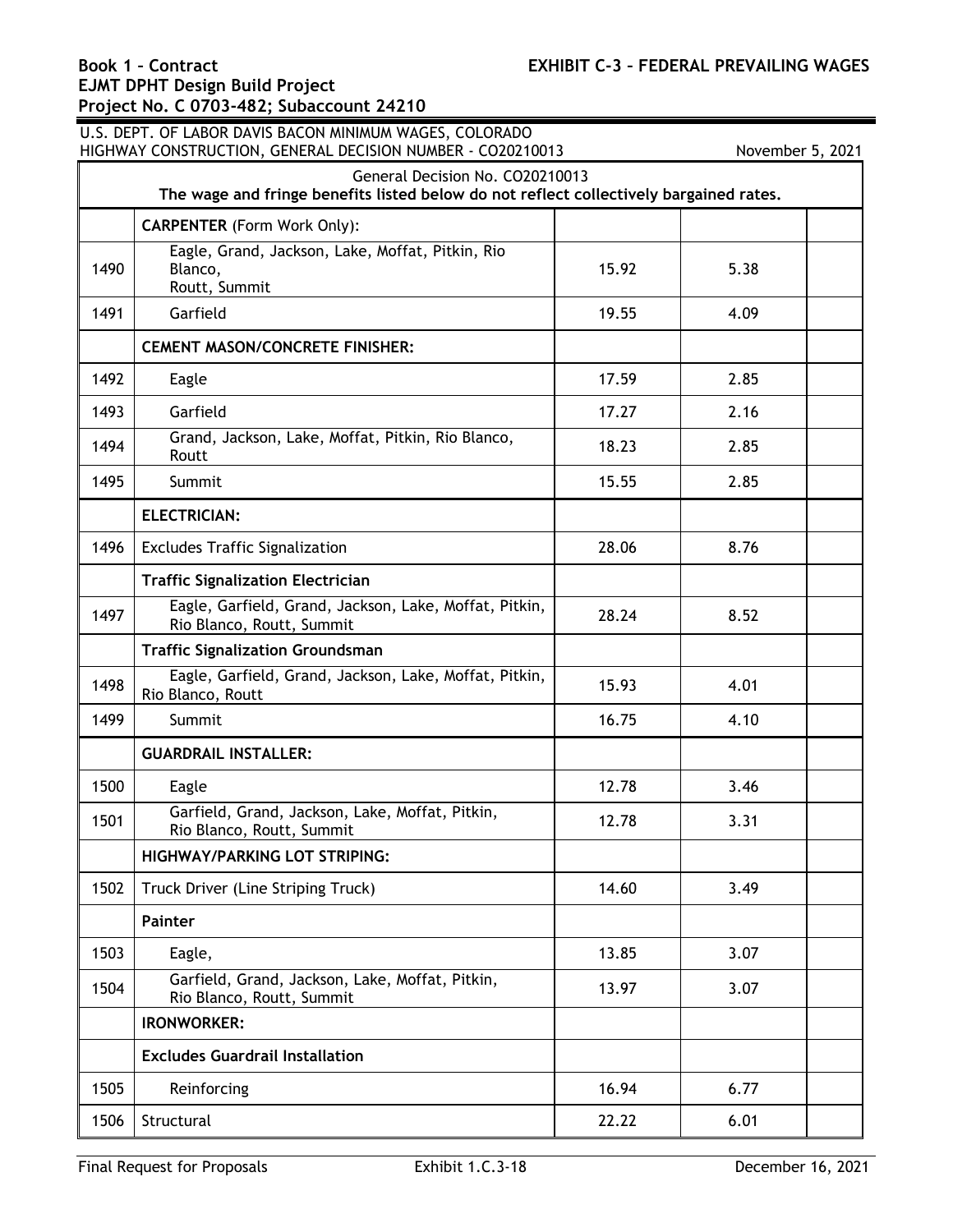|      | U.S. DEPT. OF LABOR DAVIS BACON MINIMUM WAGES, COLORADO<br>HIGHWAY CONSTRUCTION, GENERAL DECISION NUMBER - CO20210013     |                             | November 5, 2021       |             |
|------|---------------------------------------------------------------------------------------------------------------------------|-----------------------------|------------------------|-------------|
|      | General Decision No. CO20210013<br>The wage and fringe benefits listed below do not reflect collectively bargained rates. |                             |                        |             |
| Code | <b>Classification</b>                                                                                                     | <b>Basic Hourly</b><br>Rate | <b>Fringe Benefits</b> | Last<br>Mod |
|      | <b>LABORER:</b>                                                                                                           |                             |                        |             |
|      | <b>Asphalt Raker</b>                                                                                                      |                             |                        |             |
| 1507 | Eagle                                                                                                                     | 16.36                       | 3.26                   |             |
| 1508 | Garfield                                                                                                                  | 18.66                       | 3.53                   |             |
| 1509 | Grand                                                                                                                     | 17.90                       | 3.02                   |             |
| 1510 | Jackson, Lake, Moffatt, Routt                                                                                             | 17.75                       | 3.75                   |             |
| 1511 | Pitkin                                                                                                                    | 17.50                       | 3.75                   |             |
| 1512 | Rio Blanco                                                                                                                | 18.97                       | 3.75                   |             |
| 1513 | Summit                                                                                                                    | 16.77                       | 3.26                   |             |
|      | <b>Common or General</b>                                                                                                  |                             |                        |             |
| 1514 | Eagle, Garfield, Jackson, Lake, Moffat, Pitkin,<br>Rio Blanco, Routt, Summit                                              | 12.44                       | 3.53                   |             |
| 1515 | Grand                                                                                                                     | 19.14                       | 3.53                   |             |
| 1516 | Concrete Saw (Hand Held)                                                                                                  | 16.00                       | 6.14                   |             |
|      | Landscape and Irrigation                                                                                                  |                             |                        |             |
| 1517 | Eagle                                                                                                                     | 14.84                       | 3.16                   |             |
| 1518 | Garfield, Grand, Jackson, Lake, Moffatt, Rio Blanco,<br>Routt                                                             | 13.54                       | 3.16                   |             |
| 1519 | Pitkin                                                                                                                    | 14.16                       | 3.16                   |             |
| 1520 | Summit                                                                                                                    | 13.09                       | 3.16                   |             |
|      | Mason Tender - Cement/Concrete                                                                                            |                             |                        |             |
| 1521 | Eagle, Grand, Jackson, Lake, Moffat, Pitkin, Rio<br>Blanco, Routt, Summit                                                 | 12.44                       | 3.10                   |             |
| 1522 | Garfield                                                                                                                  | 14.87                       | 3.10                   |             |
|      | <b>Traffic Control</b>                                                                                                    |                             |                        |             |
| 1523 | Flagger                                                                                                                   | 9.42                        | 3.21                   |             |
|      | Sets Up/Moves Barrels, Cones, Installs<br>signs, Arrow Boards and Place Stationary Flags,<br>(Excludes Flaggers)          |                             |                        |             |
| 1524 | Eagle, Garfield, Grand, Lake, Moffat, Pitkin,<br>Rio Blanco, Routt, Summit                                                | 12.39                       | 3.20                   |             |

1525 Jackson 12.93 3.22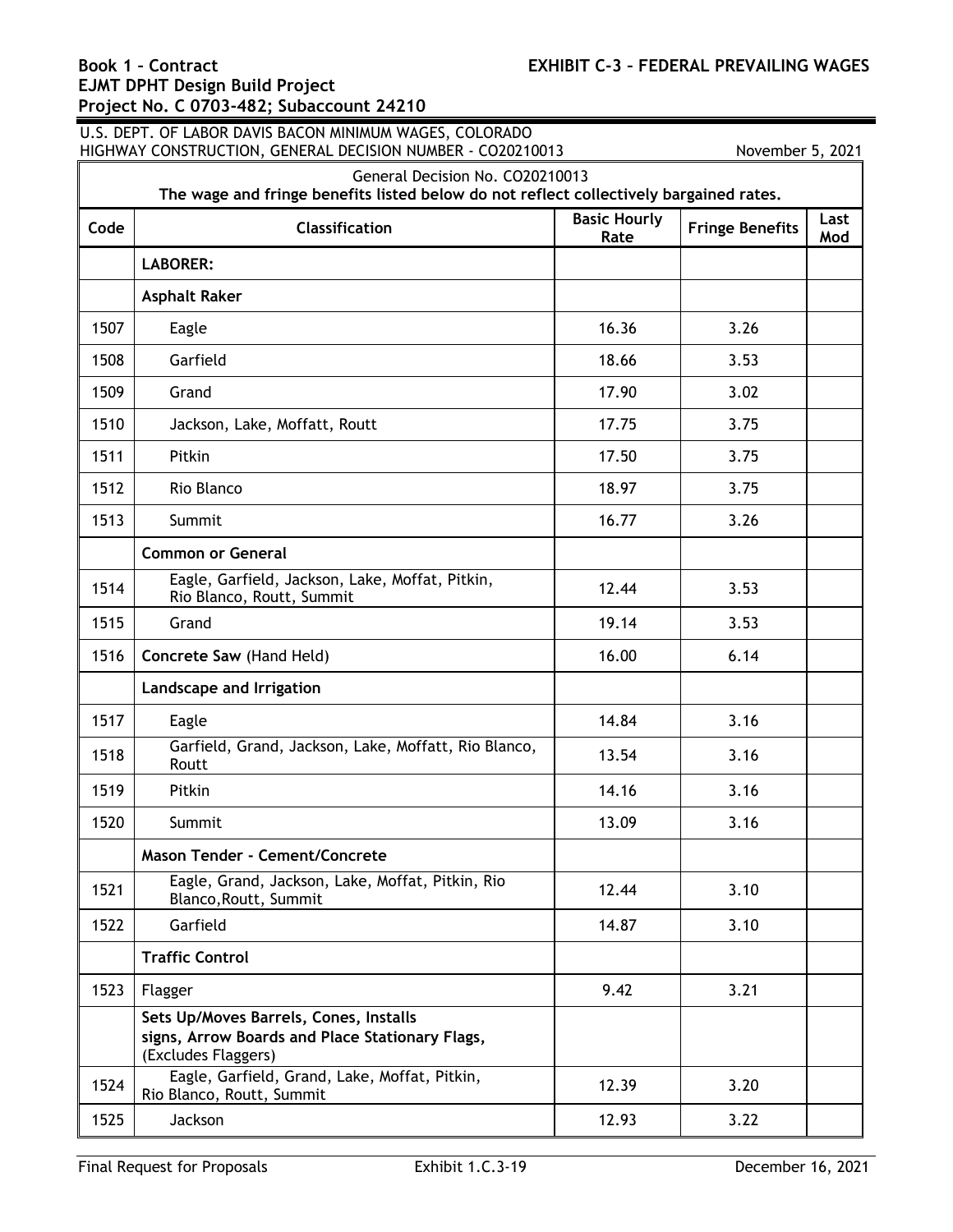U.S. DEPT. OF LABOR DAVIS BACON MINIMUM WAGES, COLORADO HIGHWAY CONSTRUCTION, GENERAL DECISION NUMBER - CO20210013 November 5, 2021

|      | General Decision No. CO20210013<br>The wage and fringe benefits listed below do not reflect collectively bargained rates. |                             |                        |             |  |
|------|---------------------------------------------------------------------------------------------------------------------------|-----------------------------|------------------------|-------------|--|
| Code | Classification                                                                                                            | <b>Basic Hourly</b><br>Rate | <b>Fringe Benefits</b> | Last<br>Mod |  |
|      | PAINTER: (Spray Only)                                                                                                     |                             |                        |             |  |
| 1526 | Eagle                                                                                                                     | 17.49                       | 3.52                   |             |  |
| 1527 | Garfield, Grand, Jackson, Lake, Moffat, Pitkin, Rio<br>Blanco,<br>Routt                                                   | 17.54                       | 3.52                   |             |  |
| 1528 | Summit                                                                                                                    | 19.96                       | 3.52                   |             |  |
|      | POWER EQUIPMENT OPERATOR:                                                                                                 |                             |                        |             |  |
|      | Asphalt Laydown                                                                                                           |                             |                        |             |  |
| 1529 | Eagle, Summit                                                                                                             | 22.67                       | 8.72                   |             |  |
| 1530 | Garfield, Grand, Jackson, Lake, Moffat, Pitkin, Routt                                                                     | 24.09                       | 7.93                   |             |  |
| 1531 | Rio Blanco                                                                                                                | 23.67                       | 9.22                   |             |  |
| 1532 | <b>Asphalt Paver</b>                                                                                                      | 22.67                       | 8.72                   |             |  |
| 1533 | Asphalt Plant                                                                                                             | 19.27                       | 4.47                   |             |  |
|      | <b>Asphalt Roller</b>                                                                                                     |                             |                        |             |  |
| 1534 | Eagle                                                                                                                     | 23.01                       | 8.72                   |             |  |
| 1535 | Garfield, Jackson, Lake, Moffat, Pitkin, Rio Blanco,<br>Routt, Summit                                                     | 23.15                       | 8.07                   |             |  |
| 1536 | Grand                                                                                                                     | 22.67                       | 8.72                   |             |  |
| 1537 | Asphalt Spreader                                                                                                          | 25.61                       | 6.96                   |             |  |
|      | <b>Backhoe/Trackhoe</b>                                                                                                   |                             |                        |             |  |
| 1538 | Eagle                                                                                                                     | 22.56                       | 7.02                   |             |  |
| 1539 | Garfield                                                                                                                  | 19.40                       | 4.42                   |             |  |
| 1540 | Grand, Jackson, Lake, Moffat, Pitkin, Rio Blanco,<br>Routt                                                                | 22.92                       | 6.15                   |             |  |
| 1541 | Summit                                                                                                                    | 24.30                       | 5.75                   |             |  |
|      | <b>Bobcat/Skid Loader</b>                                                                                                 |                             |                        |             |  |
| 1542 | Eagle                                                                                                                     | 18.25                       | 4.32                   |             |  |
| 1543 | Garfield                                                                                                                  | 24.63                       | 0.00                   |             |  |
| 1544 | Grand, Jackson, Lake, Moffat, Pitkin, Rio Blanco,<br>Routt                                                                | 21.04                       | 5.18                   |             |  |
| 1545 | Summit                                                                                                                    | 19.77                       | 4.28                   |             |  |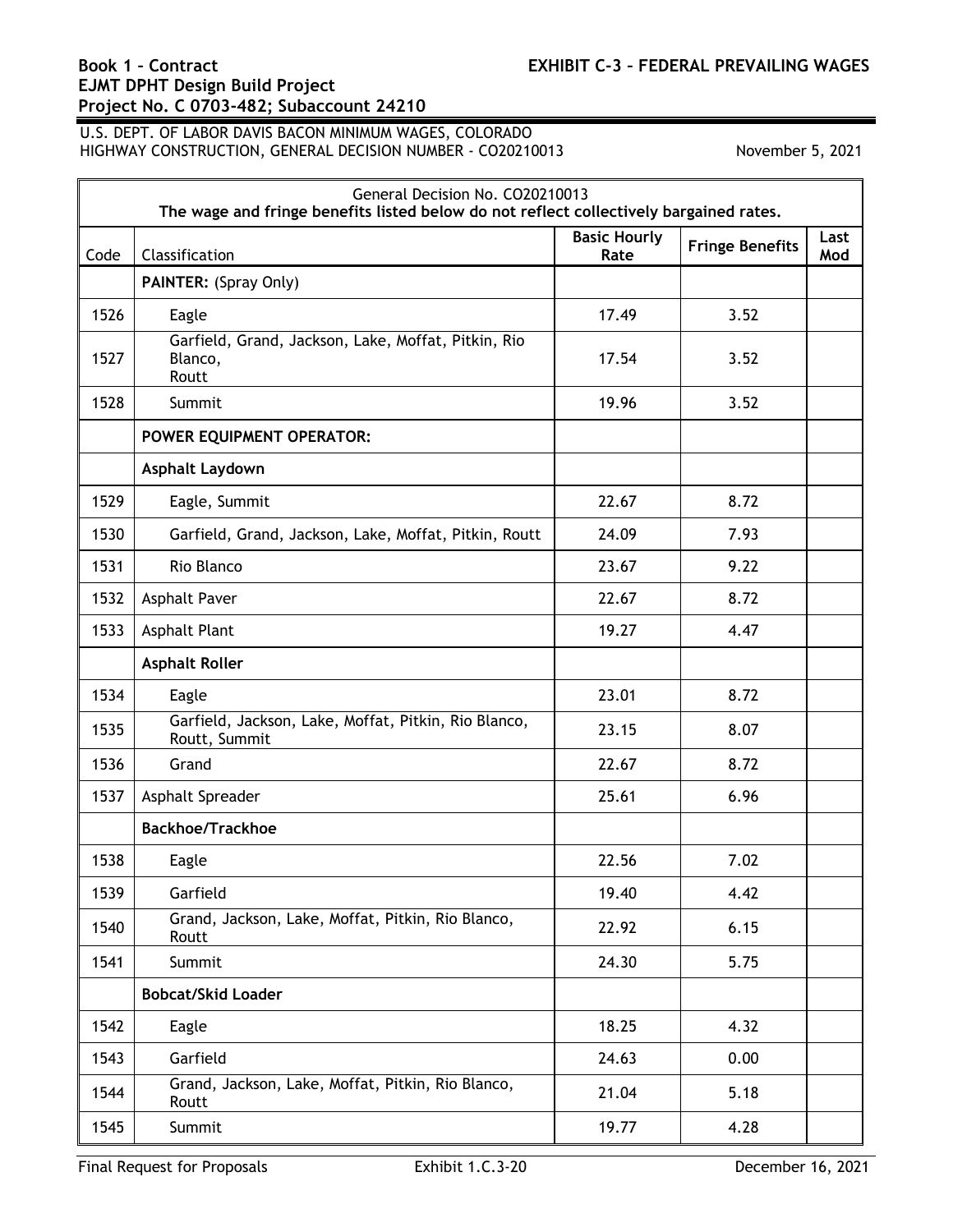r

U.S. DEPT. OF LABOR DAVIS BACON MINIMUM WAGES, COLORADO HIGHWAY CONSTRUCTION, GENERAL DECISION NUMBER - CO20210013 November 5, 2021

|      | General Decision No. CO20210013<br>The wage and fringe benefits listed below do not reflect collectively bargained rates. |                             |                        |             |  |
|------|---------------------------------------------------------------------------------------------------------------------------|-----------------------------|------------------------|-------------|--|
| Code | Classification                                                                                                            | <b>Basic Hourly</b><br>Rate | <b>Fringe Benefits</b> | Last<br>Mod |  |
|      | POWER EQUIPMENT OPERATOR (con't.):                                                                                        |                             |                        |             |  |
|      | <b>Broom/Sweeper</b>                                                                                                      |                             |                        |             |  |
| 1546 | Eagle                                                                                                                     | 23.35                       | 7.78                   |             |  |
| 1547 | Garfield, Jackson, Lake, Moffat, Pitkin, Routt                                                                            | 21.92                       | 7.66                   |             |  |
| 1548 | Grand                                                                                                                     | 21.67                       | 8.22                   |             |  |
| 1549 | Rio Blanco                                                                                                                | 21.66                       | 0.00                   |             |  |
| 1550 | Summit                                                                                                                    | 22.67                       | 8.72                   |             |  |
| 1551 | Bulldozer                                                                                                                 | 26.78                       | 7.05                   |             |  |
| 1552 | Chipper                                                                                                                   | 22.04                       | 8.26                   |             |  |
| 1553 | Crane                                                                                                                     | 23.82                       | 9.22                   |             |  |
| 1554 | Drill                                                                                                                     | 20.84                       | 2.66                   |             |  |
| 1555 | Forklift                                                                                                                  | 18.30                       | 5.01                   |             |  |
| 1556 | <b>Grade Checker</b>                                                                                                      | 23.82                       | 9.22                   |             |  |
| 1557 | Grader/Blade                                                                                                              | 23.05                       | 6.45                   |             |  |
| 1558 | Guardrail/Post Driver                                                                                                     | 16.07                       | 4.41                   |             |  |
|      | Loader (Front End)                                                                                                        |                             |                        |             |  |
| 1559 | Eagle                                                                                                                     | 24.98                       | 7.55                   |             |  |
| 1560 | Garfield                                                                                                                  | 21.93                       | 9.22                   |             |  |
| 1561 | Grand, Pitkin,                                                                                                            | 22.67                       | 8.72                   |             |  |
| 1562 | Jackson, Lake, Moffatt, Routt                                                                                             | 24.07                       | 7.92                   |             |  |
| 1563 | Rio Blanco                                                                                                                | 23.67                       | 9.22                   |             |  |
| 1564 | Summit                                                                                                                    | 25.88                       | 7.01                   |             |  |
|      | Mechanic                                                                                                                  |                             |                        |             |  |
| 1565 | Eagle, Grand, Jackson, Lake, Moffat, Pitkin,<br>Rio Blanco, Routt, Summit                                                 | 23.31                       | 3.93                   |             |  |
| 1566 | Garfield                                                                                                                  | 19.80                       | 4.20                   |             |  |
|      | <b>Oiler</b>                                                                                                              |                             |                        |             |  |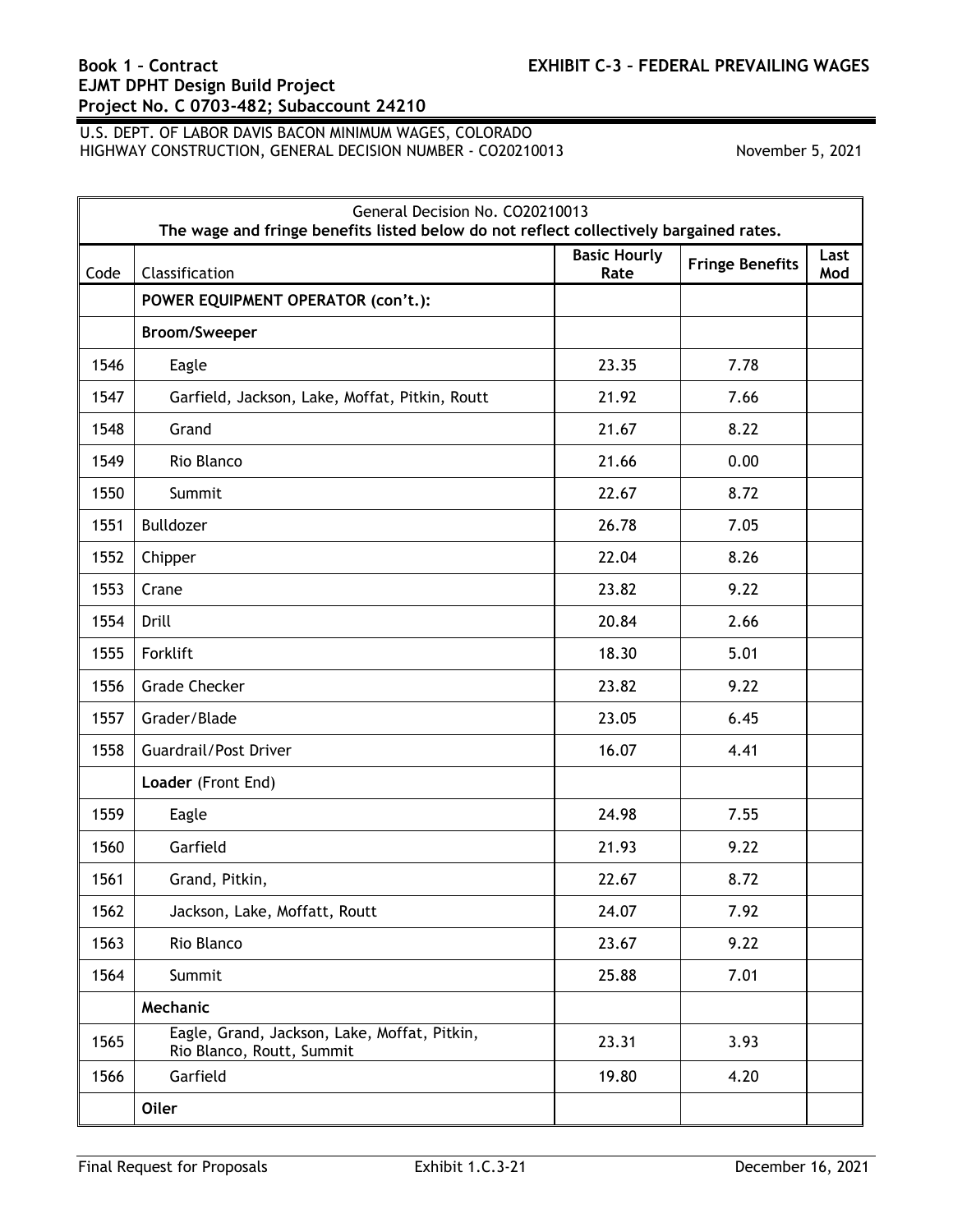|      | U.S. DEPT. OF LABOR DAVIS BACON MINIMUM WAGES, COLORADO                      |       |                  |  |
|------|------------------------------------------------------------------------------|-------|------------------|--|
|      | HIGHWAY CONSTRUCTION, GENERAL DECISION NUMBER - CO20210013                   |       | November 5, 2021 |  |
| 1567 | Eagle                                                                        | 23.82 | 7.62             |  |
| 1568 | Garfield, Grand, Jackson, Lake, Moffat, Pitkin,<br>Rio Blanco, Routt, Summit | 24.04 | 7.77             |  |

|      | General Decision No. CO20210013<br>The wage and fringe benefits listed below do not reflect collectively bargained rates. |                             |                        |             |  |
|------|---------------------------------------------------------------------------------------------------------------------------|-----------------------------|------------------------|-------------|--|
| Code | Classification                                                                                                            | <b>Basic Hourly</b><br>Rate | <b>Fringe Benefits</b> | Last<br>Mod |  |
|      | POWER EQUIPMENT OPERATOR (con't.):                                                                                        |                             |                        |             |  |
|      | Roller/Compactor (Dirt and Grade Compaction)                                                                              |                             |                        |             |  |
| 1569 | Eagle, Garfield, Grand, Jackson, Lake, Moffat, Pitkin,<br>Routt                                                           | 22.72                       | 5.98                   |             |  |
| 1570 | Rio Blanco                                                                                                                | 23.67                       | 9.22                   |             |  |
| 1571 | Summit                                                                                                                    | 24.38                       | 6.11                   |             |  |
|      | Rotomill                                                                                                                  |                             |                        |             |  |
| 1572 | Eagle                                                                                                                     | 18.86                       | 4.41                   |             |  |
| 1573 | Garfield, Jackson, Lake, Moffat, Pitkin, Rio Blanco,<br>Routt                                                             | 20.70                       | 4.41                   |             |  |
| 1574 | Grand                                                                                                                     | 23.48                       | 4.41                   |             |  |
| 1575 | Summit                                                                                                                    | 16.28                       | 4.41                   |             |  |
| 1576 | Scraper                                                                                                                   | 20.60                       | 7.99                   |             |  |
|      | <b>Screed</b>                                                                                                             |                             |                        |             |  |
| 1577 | Eagle                                                                                                                     | 17.04                       | 3.98                   |             |  |
| 1578 | Garfield, Jackson, Lake, Moffat, Pitkin, Rio Blanco,<br>Routt,<br>Summit                                                  | 23.76                       | 5.05                   |             |  |
| 1579 | Grand                                                                                                                     | 23.29                       | 4.05                   |             |  |
| 1580 | <b>Tractor</b>                                                                                                            | 15.08                       | 2.95                   |             |  |

|      | General Decision No. CO20210013<br>The wage and fringe benefits listed below do not reflect collectively bargained rates. |                             |                        |             |
|------|---------------------------------------------------------------------------------------------------------------------------|-----------------------------|------------------------|-------------|
| Code | Classification                                                                                                            | <b>Basic Hourly</b><br>Rate | <b>Fringe Benefits</b> | Last<br>Mod |
|      | <b>TRUCK DRIVER:</b>                                                                                                      |                             |                        |             |
|      | <b>Distributor</b>                                                                                                        |                             |                        |             |
| 1581 | Eagle, Garfield, Grand, Jackson, Lake, Moffat, Pitkin,<br>Routt, Summit                                                   | 19.07                       | 4.35                   |             |
| 1582 | Rio Blanco                                                                                                                | 15.80                       | 5.27                   |             |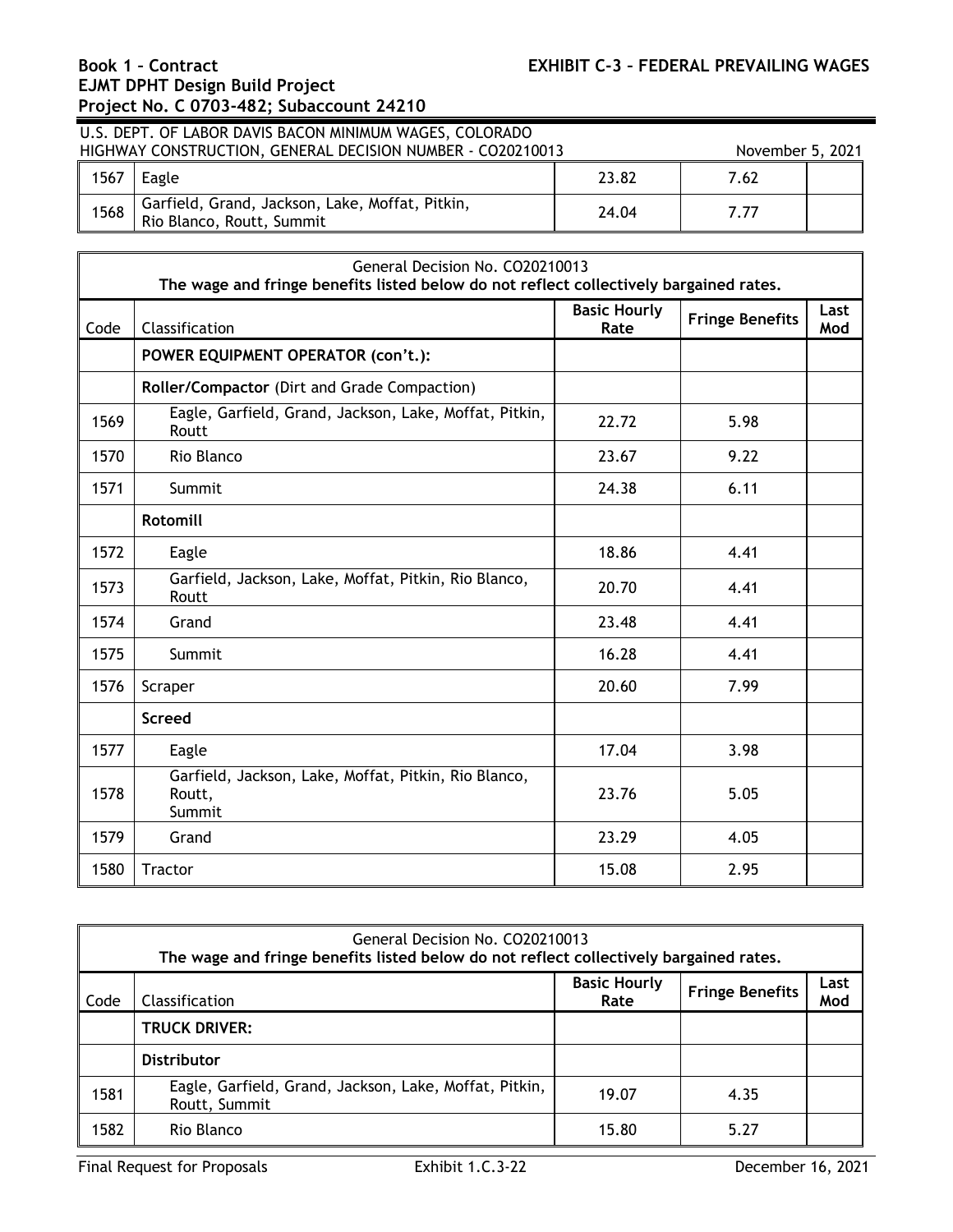#### **Book 1 - Contract CONTERNATION CONTROLLING WAGES EJMT DPHT Design Build Project Project No. C 0703-482; Subaccount 24210**

### U.S. DEPT. OF LABOR DAVIS BACON MINIMUM WAGES, COLORADO HIGHWAY CONSTRUCTION, GENERAL DECISION NUMBER - CO20210013 November 5, 2021 **Dump Truck**  1583 | Eagle 16.17 | 3.83 1584 Garfield 16.29 3.83 1585 Grand, Jackson, Lake, Moffat, Routt 17.79 | 4.02 1586 Pitkin 20.13 4.15 1587 Rio Blanco 17.26 4.63 1588 Summit 1588 Summit 15.27 Summit 15.27 Summit 15.27 Summit 15.27 Summit 15.27 Summit 15.27 Summit 15.27 Su **Lowboy Truck**  1589 Eagle 18.89 4.56 1590 Garfield, Grand, Jackson, Lake, Moffat, Pitkin, Narrieta, Grand, Jackson, Lake, Morrat, Fitkin, 18.43 (a. 18.456)<br>Rio Blanco, Routt, Summit 1591 Mechanic 17.79 3.51 1592 | Multi-Purpose Specialty & Hoisting Truck 14.60 | 14.60 3.49 1593 Pickup and Pilot Car 14.04 14.04 3.49 1594 Semi-Truck 20.72 0.00 **Water Truck**  1595 | Eagle 2.90 | 23.05 | 2.90 1596 Garfield 21.00 5.88 1597 Grand 21.19 Superintendent Studies (1997 September 21.19  $\vert$  3.01  $\vert$ 1598 Jackson, Lake, Moffatt, Pitkin, Routt, Summit 1598 20.39 June 3.43 1599 Rio Blanco 17.25 3.75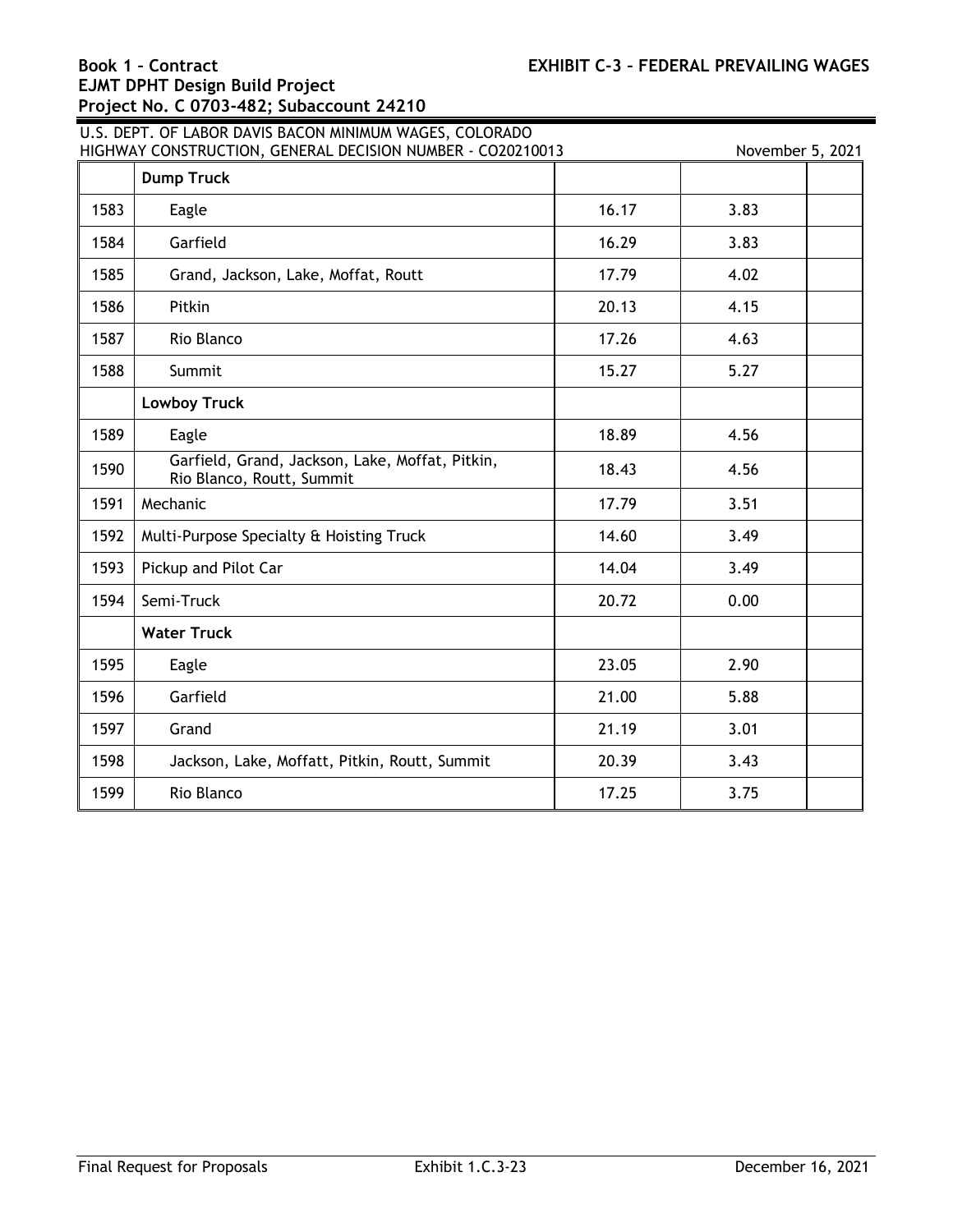U.S. DEPT. OF LABOR DAVIS BACON MINIMUM WAGES, COLORADO HIGHWAY CONSTRUCTION, GENERAL DECISION NUMBER - CO20210013 November 5, 2021 **WELDERS** - Receive rate prescribed for craft performing operation to which welding is incidental.

======================================================================================== =

Unlisted classifications needed for work not included within the scope of the classifications listed may be added after award only as provided in the labor standards contract clauses (29 CFR 5.5(a)(1)(ii)).

------------------------------------------------------------------------------------------------------------------------------ -------------------------

In the listing above, the "SU" designation means that rates listed under the identifier do not reflect collectively bargained wage and fringe benefit rates. Other designations indicate unions whose rates have been determined to be prevailing.

------------------------------------------------------------------------------------------------------------------------------ -------------------------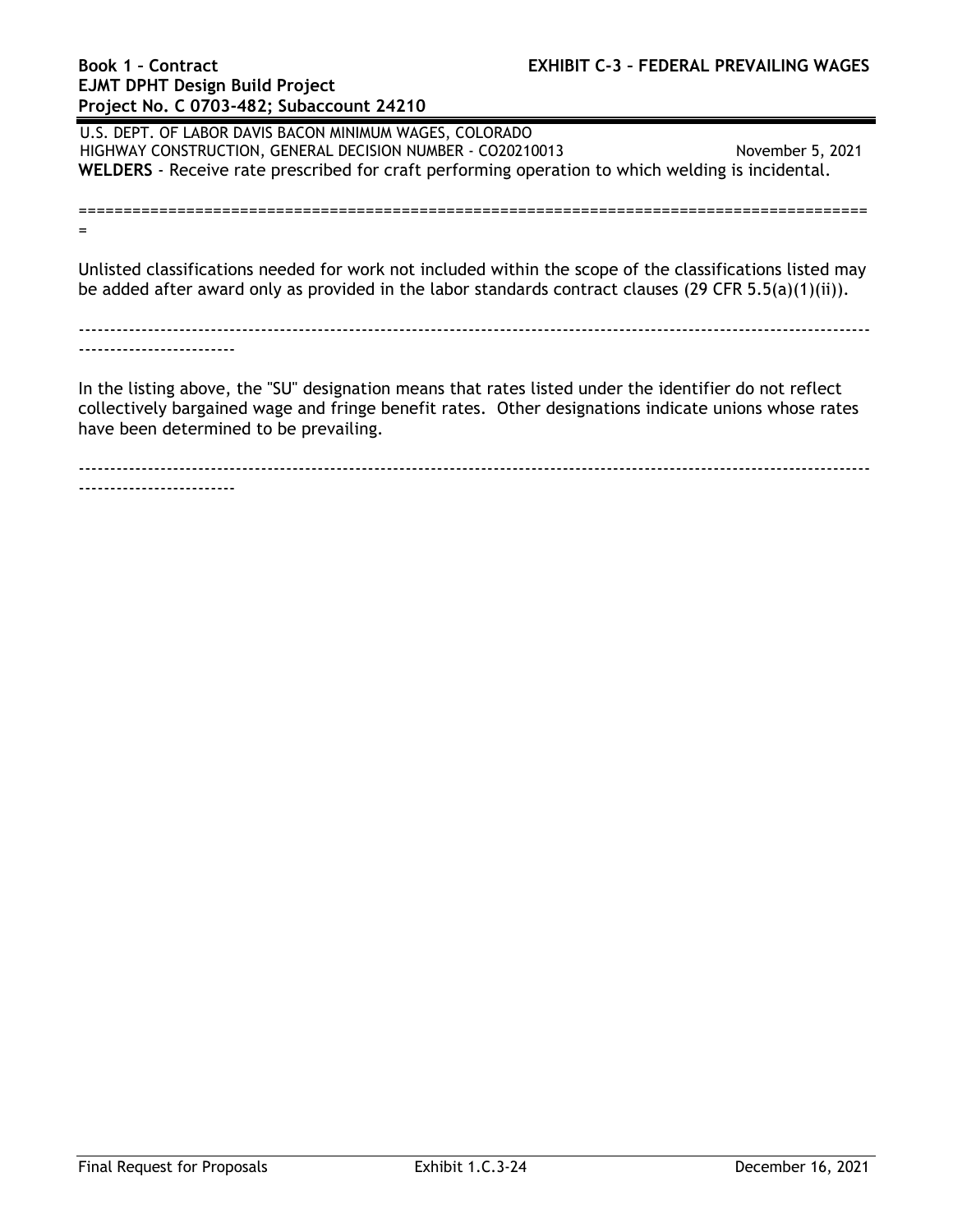#### **Book 1 – Contract EXHIBIT C-3 – FEDERAL PREVAILING WAGES EJMT DPHT Design Build Project Project No. C 0703-482; Subaccount 24210**

#### U.S. DEPT. OF LABOR DAVIS BACON MINIMUM WAGES, COLORADO HIGHWAY CONSTRUCTION, GENERAL DECISION NUMBER - CO20210013 November 5, 2021 **WAGE DETERMINATION APPEALS PROCESS**

1.) Has there been an initial decision in the matter? This can be:

- \* an existing published wage determination
- \* a survey underlying a wage determination
- \* a Wage and Hour Division letter setting forth a position on a wage determination matter
- \* a conformance (additional classification and rate) ruling

On survey related matters, initial contact, including requests for summaries of surveys, should be with the Wage and Hour Regional Office for the area in which the survey was conducted because those Regional Offices have responsibility for the Davis-Bacon survey program.

If the response from this initial contact is not satisfactory, then the process described in 2.) and 3.) should be followed.

With regard to any other matter not yet ripe for the formal process described here, initial contact should be with the Branch of

Construction Wage Determinations. Write to:

 Branch of Construction Wage Determinations Wage and Hour Division U.S. Department of Labor 200 Constitution Avenue, N.W. Washington, DC 20210

2.) If the answer to the question in 1.) is yes, then an interested party (those affected by the action) can request review and reconsideration from the Wage and Hour Administrator (See 29 CFR Part 1.8 and 29 CFR Part 7). Write to:

 Wage and Hour Administrator U.S. Department of Labor 200 Constitution Avenue, N.W. Washington, DC 20210

The request should be accompanied by a full statement of the interested party's position and by any information (wage payment data, project description, area practice material, etc.) that the requestor considers relevant to the issue.

3.) If the decision of the Administrator is not favorable, an interested party may appeal directly to the Administrative Review Board (formerly the Wage Appeals Board). Write to:

 Administrative Review Board U.S. Department of Labor 200 Constitution Avenue, N.W. Washington, DC 20210

4.) All decisions by the Administrative Review Board are final.

#### **END OF GENERAL DECISION NO. CO20210013**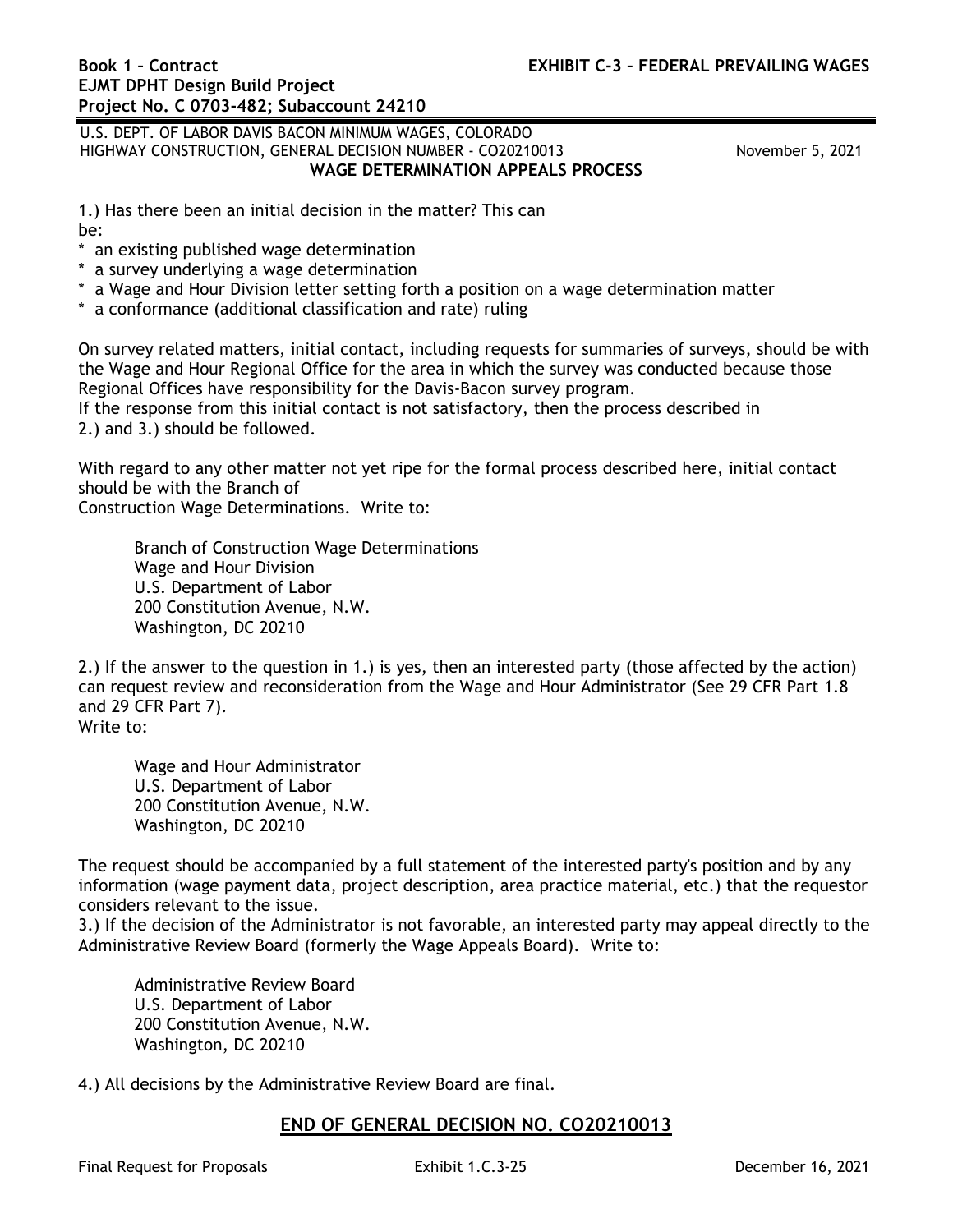U.S. DEPT. OF LABOR DAVIS BACON MINIMUM WAGES, COLORADO HIGHWAY CONSTRUCTION, GENERAL DECISION NUMBER - CO20210013 November 5, 2021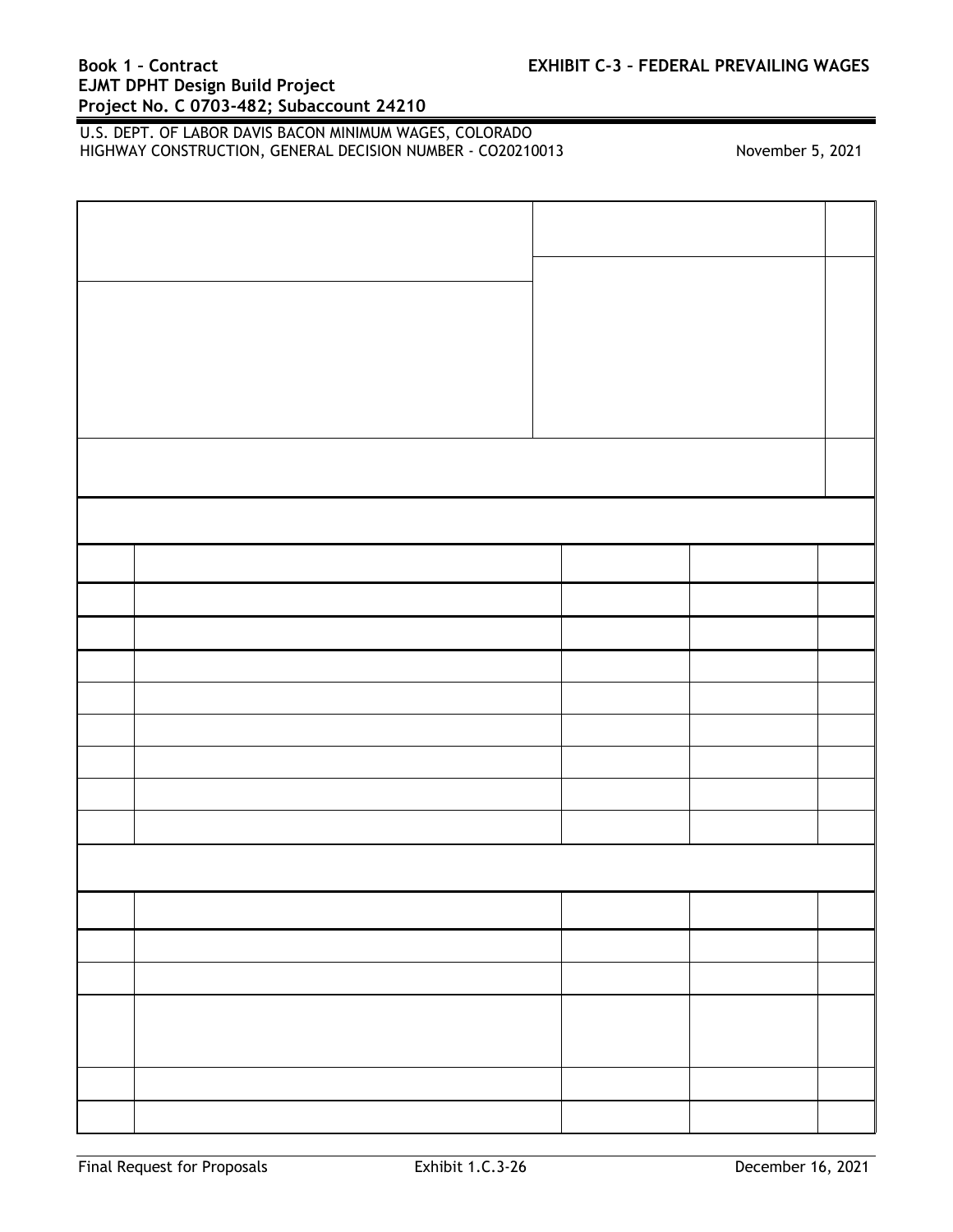| U.S. DEPT. OF LABOR DAVIS BACON MINIMUM WAGES, COLORADO    |                  |  |
|------------------------------------------------------------|------------------|--|
| HIGHWAY CONSTRUCTION, GENERAL DECISION NUMBER - CO20210013 | November 5, 2021 |  |
|                                                            |                  |  |
|                                                            |                  |  |
|                                                            |                  |  |
|                                                            |                  |  |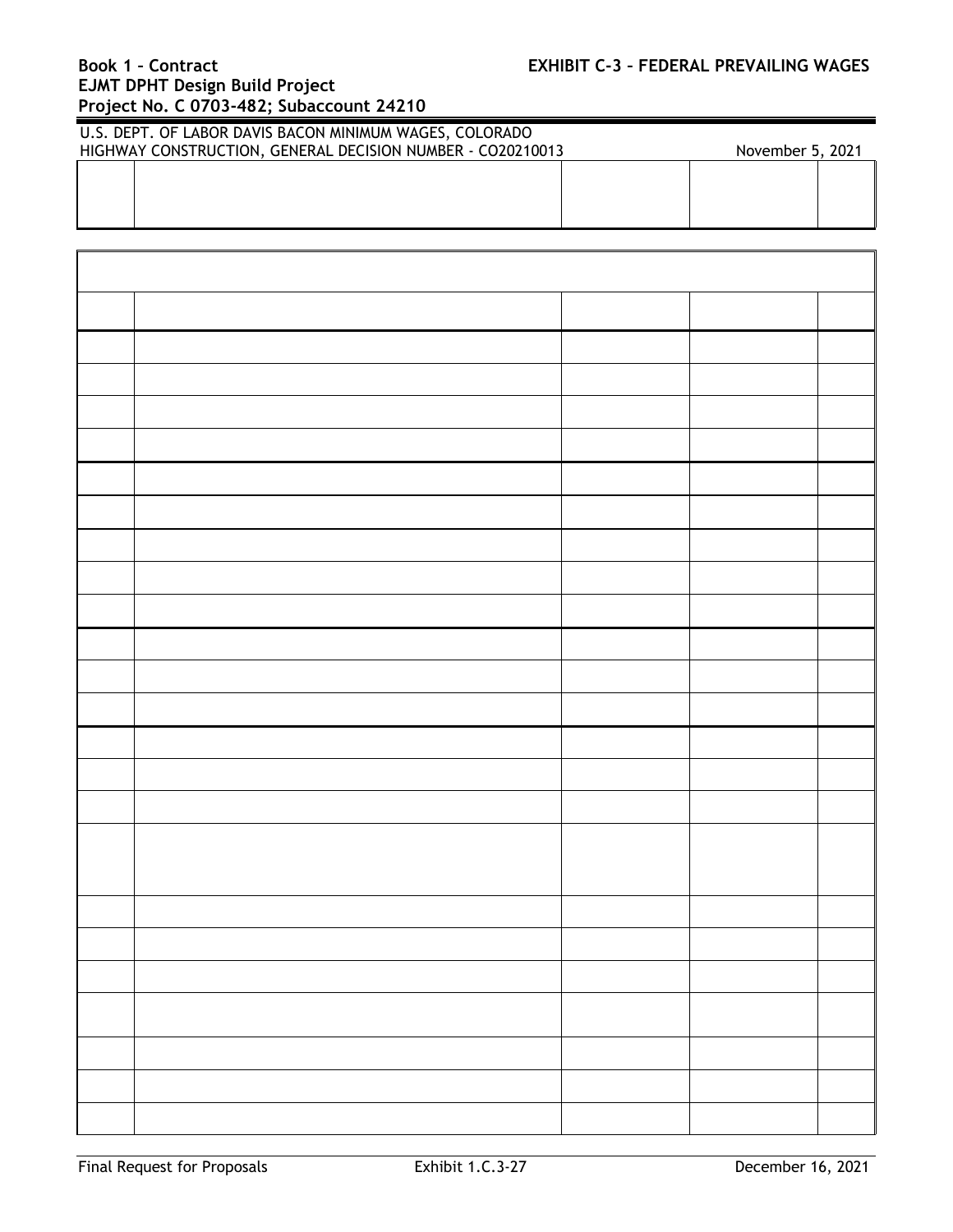| HIGHWAY CONSTRUCTION, GENERAL DECISION NUMBER - CO20210013 | November 5, 2021 |  |
|------------------------------------------------------------|------------------|--|
|                                                            |                  |  |
|                                                            |                  |  |
|                                                            |                  |  |
|                                                            |                  |  |
|                                                            |                  |  |
|                                                            |                  |  |
|                                                            |                  |  |
|                                                            |                  |  |
|                                                            |                  |  |
|                                                            |                  |  |
|                                                            |                  |  |
|                                                            |                  |  |
|                                                            |                  |  |
|                                                            |                  |  |
|                                                            |                  |  |
|                                                            |                  |  |
|                                                            |                  |  |
|                                                            |                  |  |
|                                                            |                  |  |
|                                                            |                  |  |
|                                                            |                  |  |
|                                                            |                  |  |
|                                                            |                  |  |
|                                                            |                  |  |
|                                                            |                  |  |
|                                                            |                  |  |
|                                                            |                  |  |
|                                                            |                  |  |
|                                                            |                  |  |
|                                                            |                  |  |
|                                                            |                  |  |
|                                                            |                  |  |
|                                                            |                  |  |
|                                                            |                  |  |
|                                                            |                  |  |
|                                                            |                  |  |
|                                                            |                  |  |
|                                                            |                  |  |
|                                                            |                  |  |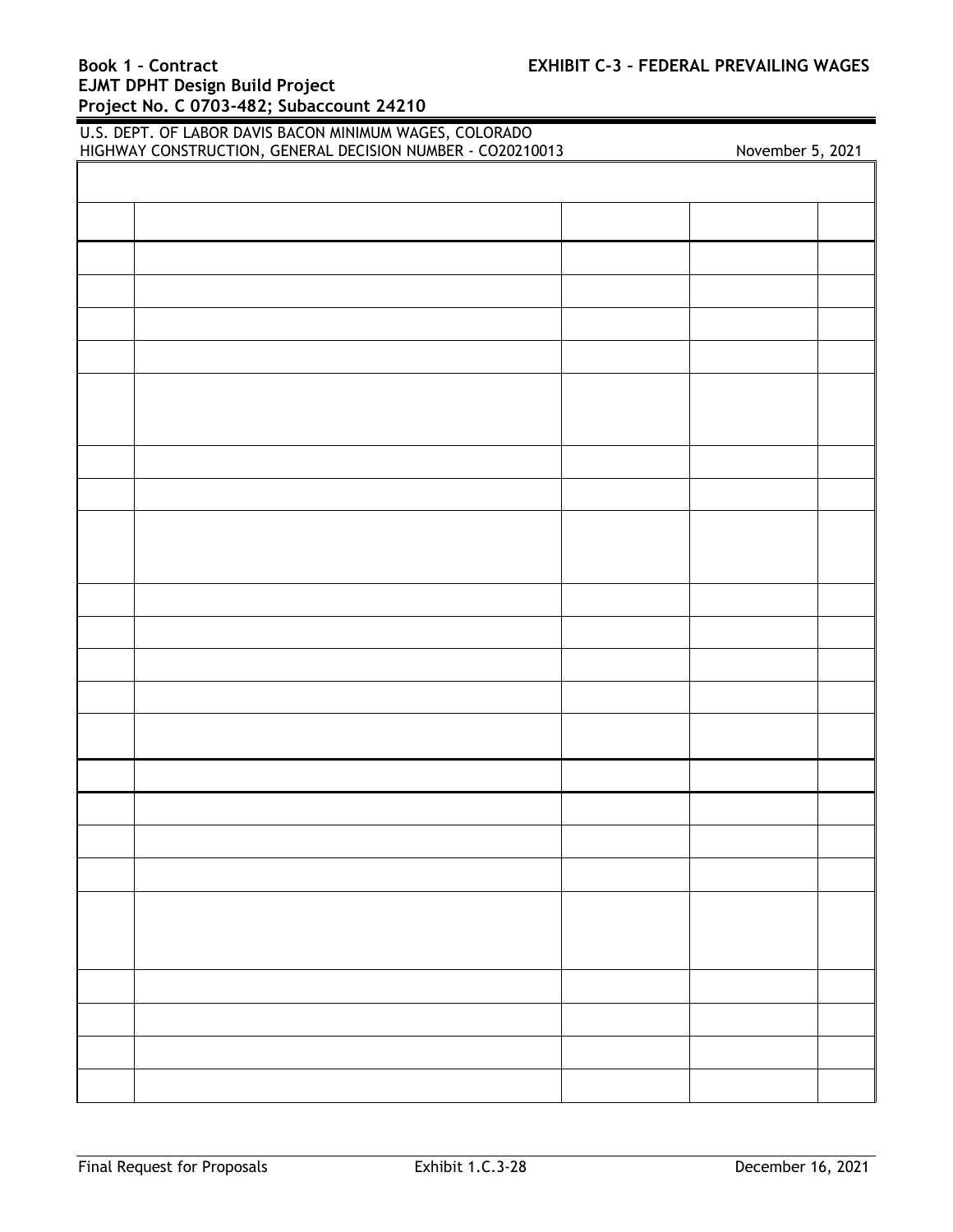| HIGHWAY CONSTRUCTION, GENERAL DECISION NUMBER - CO20210013 | November 5, 2021 |
|------------------------------------------------------------|------------------|
|                                                            |                  |
|                                                            |                  |
|                                                            |                  |
|                                                            |                  |
|                                                            |                  |
|                                                            |                  |
|                                                            |                  |
|                                                            |                  |
|                                                            |                  |
|                                                            |                  |
|                                                            |                  |
|                                                            |                  |
|                                                            |                  |
|                                                            |                  |
|                                                            |                  |
|                                                            |                  |
|                                                            |                  |
|                                                            |                  |
|                                                            |                  |
|                                                            |                  |
|                                                            |                  |
|                                                            |                  |
|                                                            |                  |
|                                                            |                  |
|                                                            |                  |
|                                                            |                  |
|                                                            |                  |
|                                                            |                  |
|                                                            |                  |
|                                                            |                  |
|                                                            |                  |
|                                                            |                  |
|                                                            |                  |
|                                                            |                  |
|                                                            |                  |
|                                                            |                  |
|                                                            |                  |
|                                                            |                  |
|                                                            |                  |
|                                                            |                  |
|                                                            |                  |
|                                                            |                  |
|                                                            |                  |
|                                                            |                  |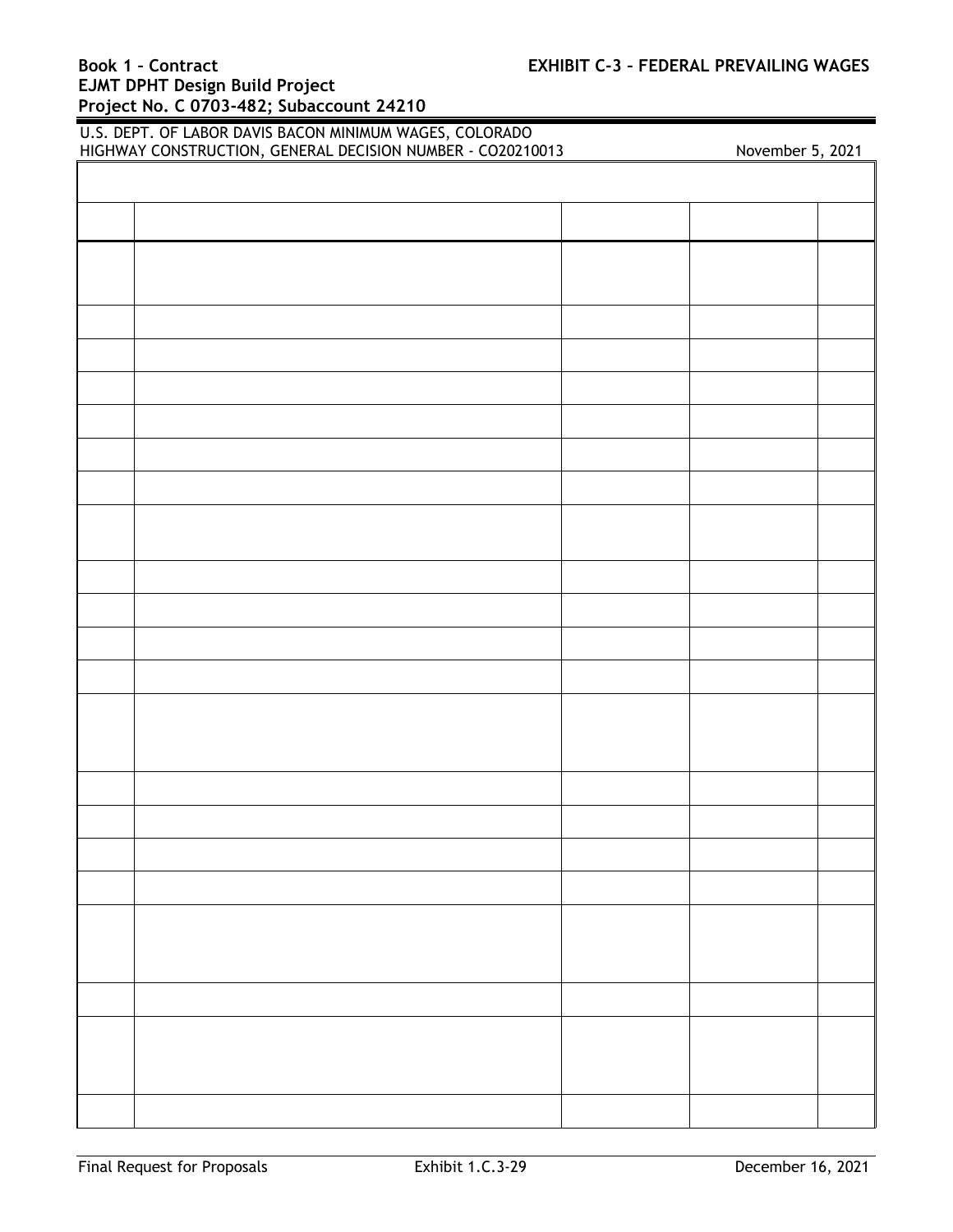| HIGHWAY CONSTRUCTION, GENERAL DECISION NUMBER - CO20210013 | November 5, 2021 |  |
|------------------------------------------------------------|------------------|--|
|                                                            |                  |  |
|                                                            |                  |  |
|                                                            |                  |  |
|                                                            |                  |  |
|                                                            |                  |  |
|                                                            |                  |  |
|                                                            |                  |  |
|                                                            |                  |  |
|                                                            |                  |  |
|                                                            |                  |  |
|                                                            |                  |  |
|                                                            |                  |  |
|                                                            |                  |  |
|                                                            |                  |  |
|                                                            |                  |  |
|                                                            |                  |  |
|                                                            |                  |  |
|                                                            |                  |  |
|                                                            |                  |  |
|                                                            |                  |  |
|                                                            |                  |  |
|                                                            |                  |  |
|                                                            |                  |  |
|                                                            |                  |  |
|                                                            |                  |  |
|                                                            |                  |  |
|                                                            |                  |  |
|                                                            |                  |  |
|                                                            |                  |  |
|                                                            |                  |  |
|                                                            |                  |  |
|                                                            |                  |  |
|                                                            |                  |  |
|                                                            |                  |  |
|                                                            |                  |  |
|                                                            |                  |  |
|                                                            |                  |  |
|                                                            |                  |  |
|                                                            |                  |  |
|                                                            |                  |  |
|                                                            |                  |  |
|                                                            |                  |  |
|                                                            |                  |  |
|                                                            |                  |  |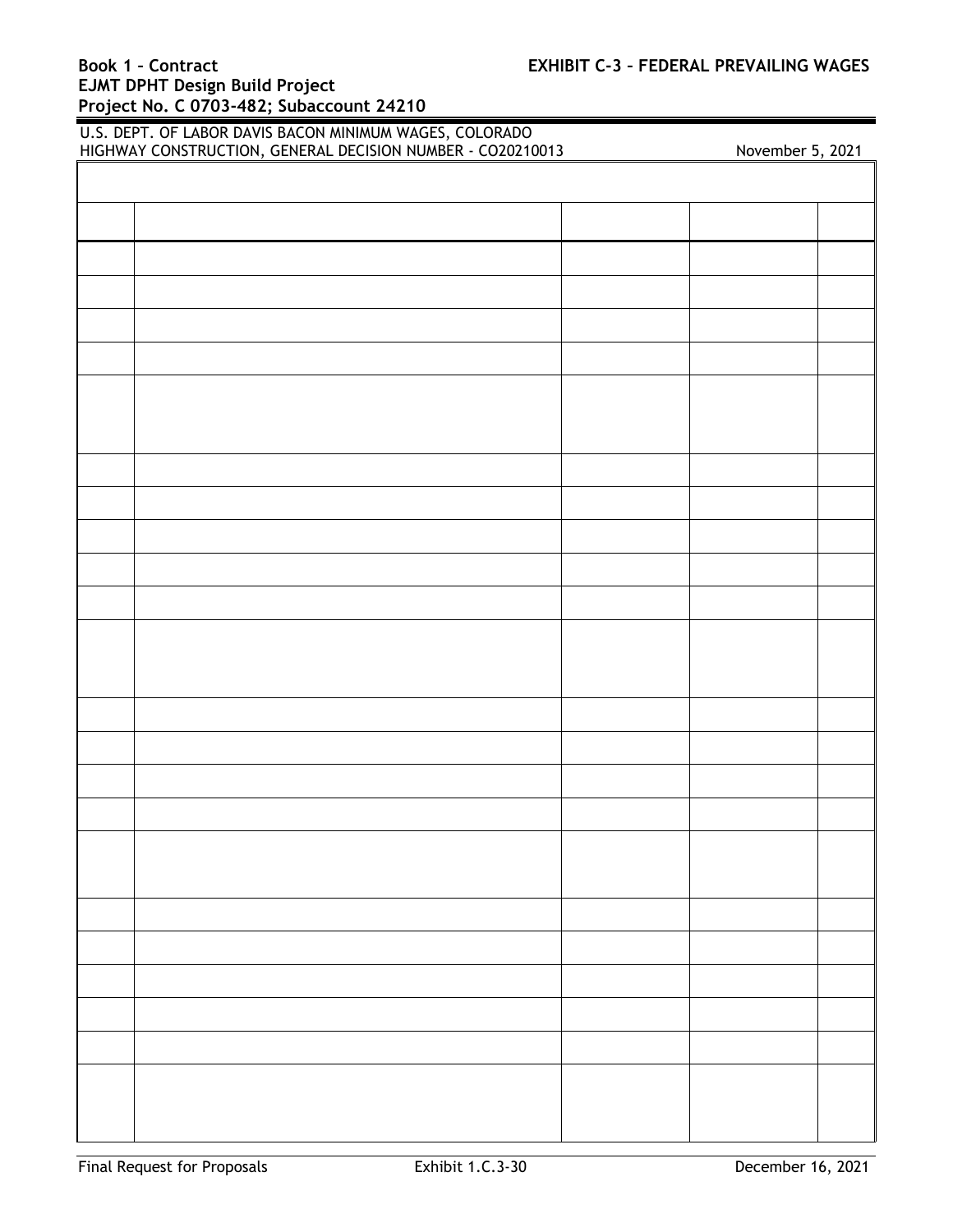| HIGHWAY CONSTRUCTION, GENERAL DECISION NUMBER - CO20210013 |  | November 5, 2021 |  |
|------------------------------------------------------------|--|------------------|--|
|                                                            |  |                  |  |
|                                                            |  |                  |  |
|                                                            |  |                  |  |
|                                                            |  |                  |  |
|                                                            |  |                  |  |
|                                                            |  |                  |  |
|                                                            |  |                  |  |
|                                                            |  |                  |  |
|                                                            |  |                  |  |
|                                                            |  |                  |  |
|                                                            |  |                  |  |
|                                                            |  |                  |  |
|                                                            |  |                  |  |
|                                                            |  |                  |  |
|                                                            |  |                  |  |
|                                                            |  |                  |  |
|                                                            |  |                  |  |
|                                                            |  |                  |  |
|                                                            |  |                  |  |
|                                                            |  |                  |  |
|                                                            |  |                  |  |
|                                                            |  |                  |  |
|                                                            |  |                  |  |
|                                                            |  |                  |  |
|                                                            |  |                  |  |
|                                                            |  |                  |  |
|                                                            |  |                  |  |
|                                                            |  |                  |  |
|                                                            |  |                  |  |
|                                                            |  |                  |  |
|                                                            |  |                  |  |
|                                                            |  |                  |  |
|                                                            |  |                  |  |
|                                                            |  |                  |  |
|                                                            |  |                  |  |
|                                                            |  |                  |  |
|                                                            |  |                  |  |
|                                                            |  |                  |  |
|                                                            |  |                  |  |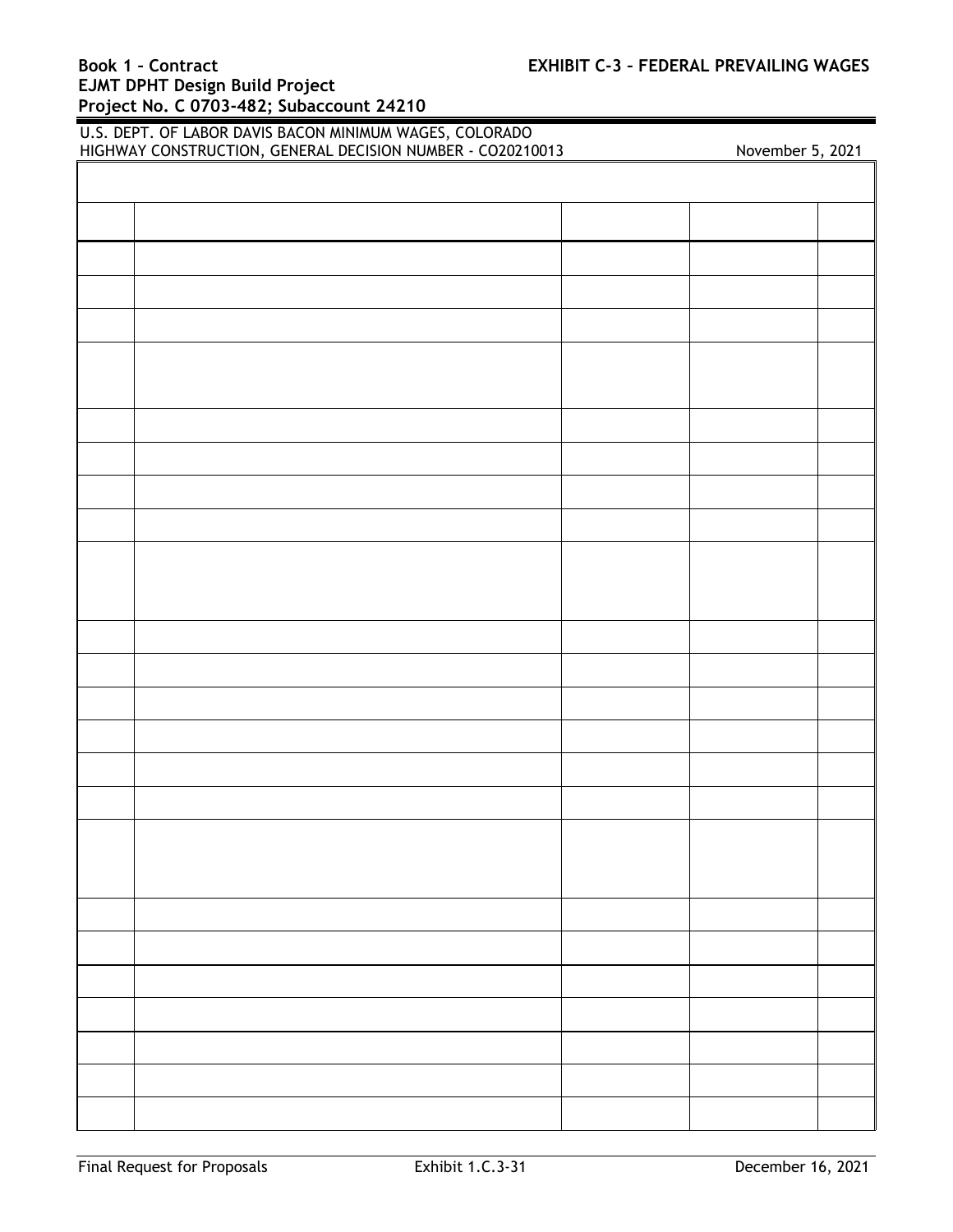| HIGHWAY CONSTRUCTION, GENERAL DECISION NUMBER - CO20210013 |  | November 5, 2021 |  |
|------------------------------------------------------------|--|------------------|--|
|                                                            |  |                  |  |
|                                                            |  |                  |  |
|                                                            |  |                  |  |
|                                                            |  |                  |  |
|                                                            |  |                  |  |
|                                                            |  |                  |  |
|                                                            |  |                  |  |
|                                                            |  |                  |  |
|                                                            |  |                  |  |
|                                                            |  |                  |  |
|                                                            |  |                  |  |
|                                                            |  |                  |  |
|                                                            |  |                  |  |
|                                                            |  |                  |  |
|                                                            |  |                  |  |
|                                                            |  |                  |  |
|                                                            |  |                  |  |
|                                                            |  |                  |  |
|                                                            |  |                  |  |
|                                                            |  |                  |  |
|                                                            |  |                  |  |
|                                                            |  |                  |  |
|                                                            |  |                  |  |
|                                                            |  |                  |  |
|                                                            |  |                  |  |
|                                                            |  |                  |  |
|                                                            |  |                  |  |
|                                                            |  |                  |  |
|                                                            |  |                  |  |
|                                                            |  |                  |  |
|                                                            |  |                  |  |
|                                                            |  |                  |  |
|                                                            |  |                  |  |
|                                                            |  |                  |  |
|                                                            |  |                  |  |
|                                                            |  |                  |  |
|                                                            |  |                  |  |
|                                                            |  |                  |  |
|                                                            |  |                  |  |
|                                                            |  |                  |  |
|                                                            |  |                  |  |
|                                                            |  |                  |  |
|                                                            |  |                  |  |
|                                                            |  |                  |  |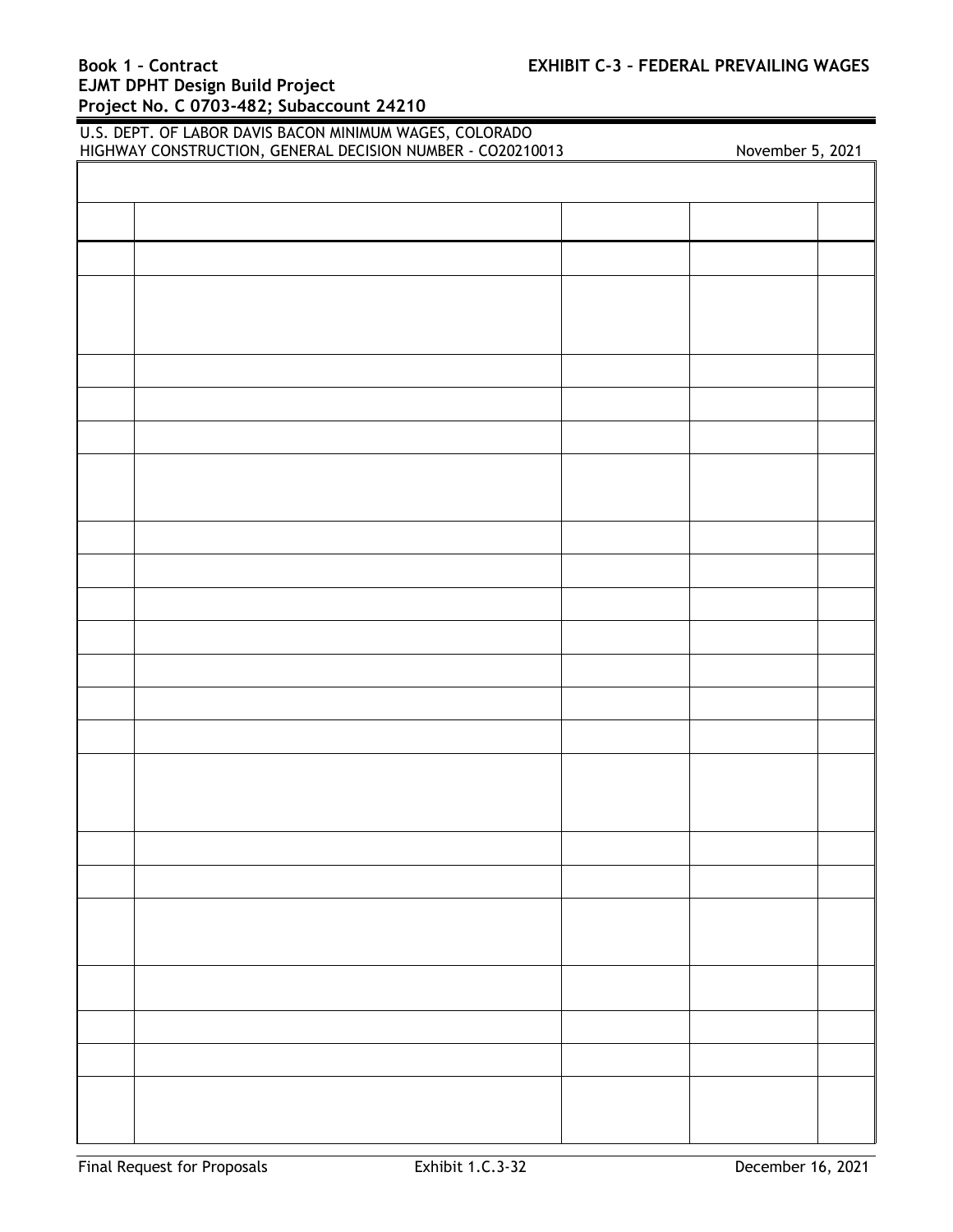| U.S. DEPT. OF LABOR DAVIS BACON MINIMUM WAGES, COLORADO<br>HIGHWAY CONSTRUCTION, GENERAL DECISION NUMBER - CO20210013<br>November 5, 2021 |  |  |  |  |  |
|-------------------------------------------------------------------------------------------------------------------------------------------|--|--|--|--|--|
|                                                                                                                                           |  |  |  |  |  |
|                                                                                                                                           |  |  |  |  |  |
|                                                                                                                                           |  |  |  |  |  |
|                                                                                                                                           |  |  |  |  |  |
|                                                                                                                                           |  |  |  |  |  |
|                                                                                                                                           |  |  |  |  |  |